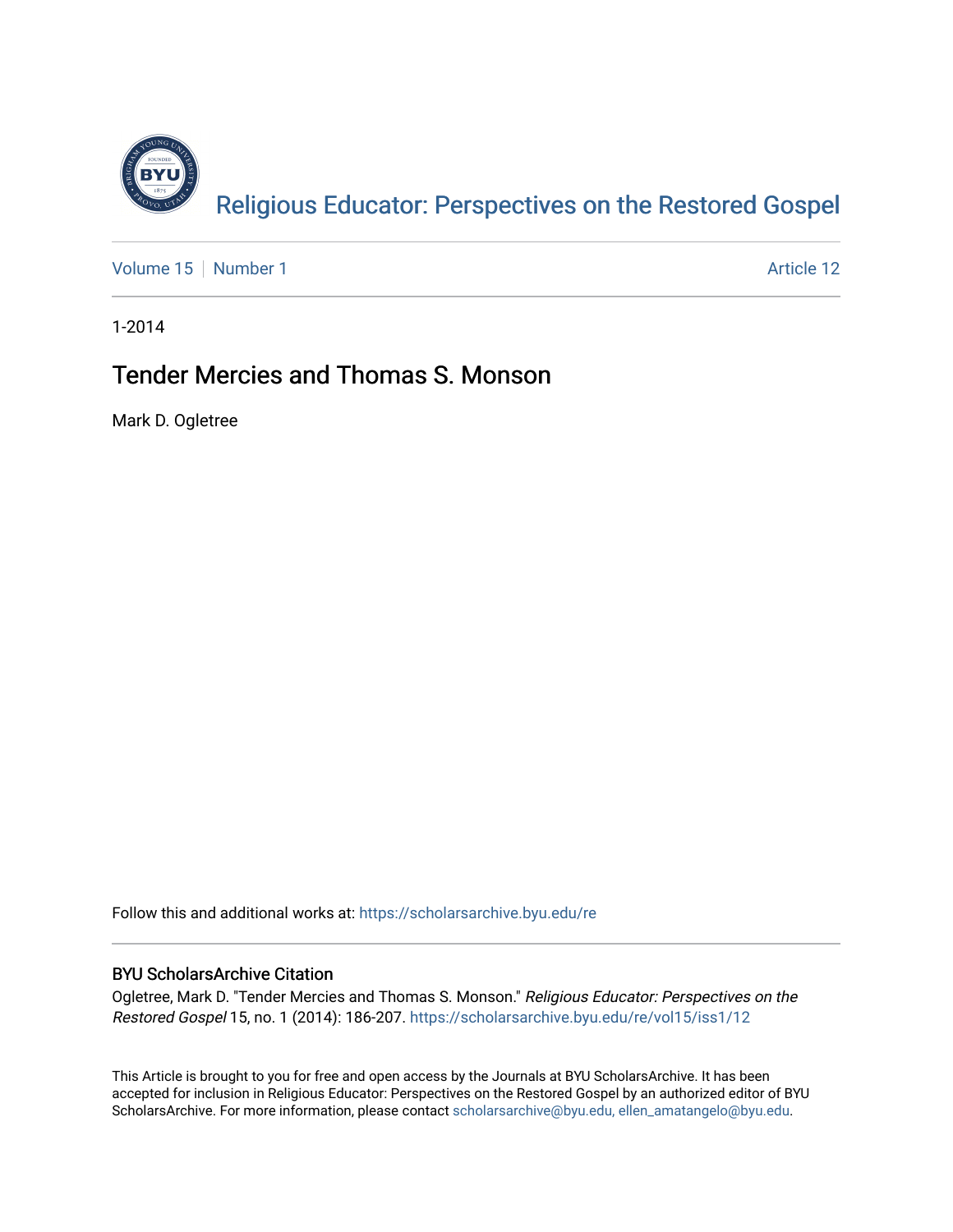

Just as President Monson has been a strong advocate for the elderly, he has also spent his entire life teaching and ministering to the youth of the Church.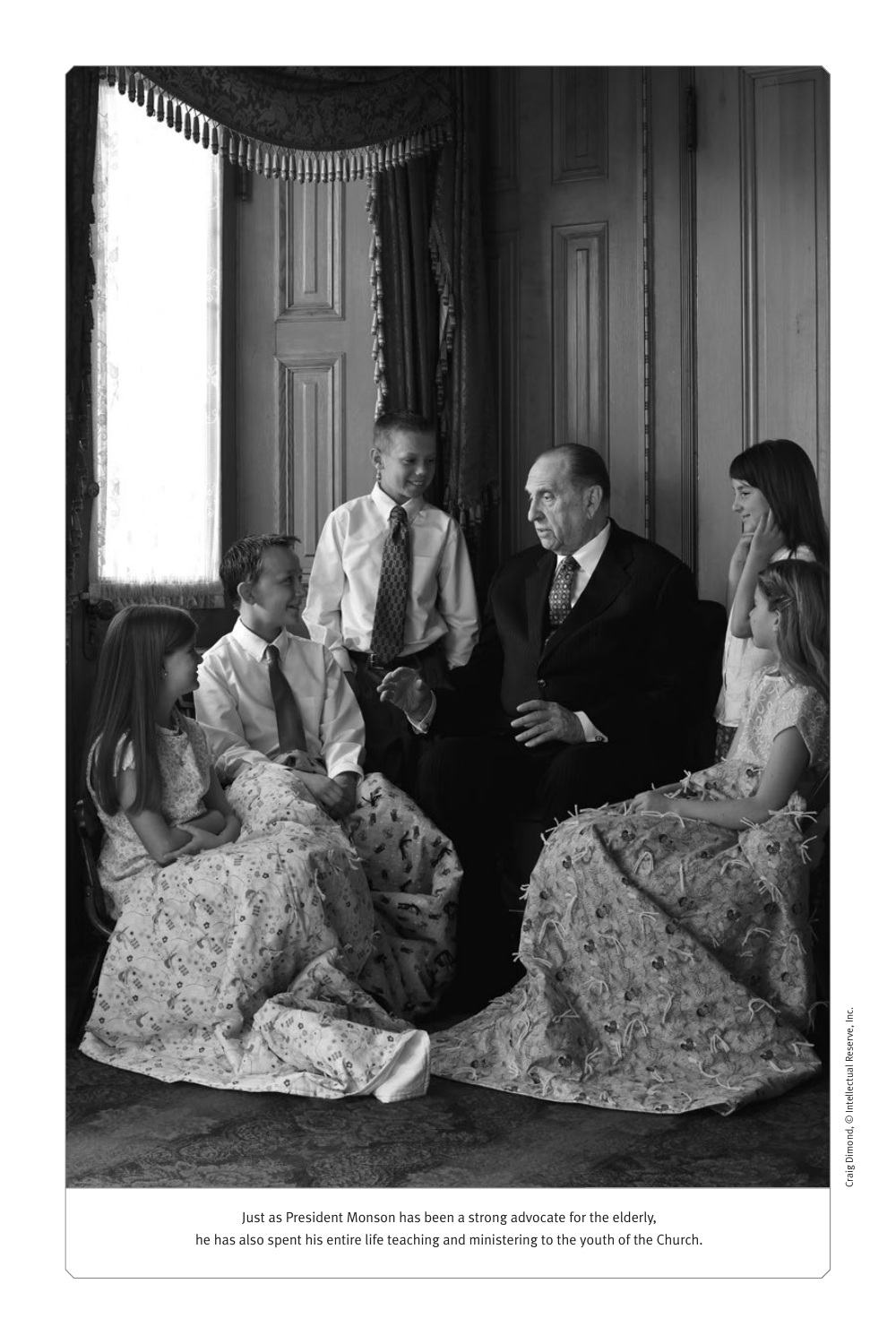# *Tender Mercies and Thomas S. Monson*

mark d. ogletree

Mark D. Ogletree (*mark\_ogletree@byu.edu*) is an associate professor of Church history and doctrine at BYU.

Several years ago, Elder David A. Bednar shared a spiritual experience<br>he had prior to giving his inaugural talk as an Apostle. Just before Elder Bednar delivered his address in the Conference Center, the Tabernacle Choir and congregation joined in singing the intermediate hymn, "Redeemer of Israel." Elder Bednar then explained:

Now, the music for the various conference sessions had been determined many weeks before—and obviously long before my new call to serve. If, however, I had been invited to suggest an intermediate hymn for that particular session of the conference—a hymn that would have been both edifying and spiritually soothing for me and for the congregation before my first address in this Conference Center—I would have selected my favorite hymn, "Redeemer of Israel." Tears filled my eyes as I stood with you to sing that stirring hymn of the Restoration.<sup>1</sup>

He then related that his mind was directed to a verse in the first chapter of the Book of Mormon: "But behold, I, Nephi, will show unto you that the tender mercies of the Lord are over all those whom he hath chosen, because of their faith, to make them mighty even unto the power of deliverance" (1 Nephi 1:20). He further explained: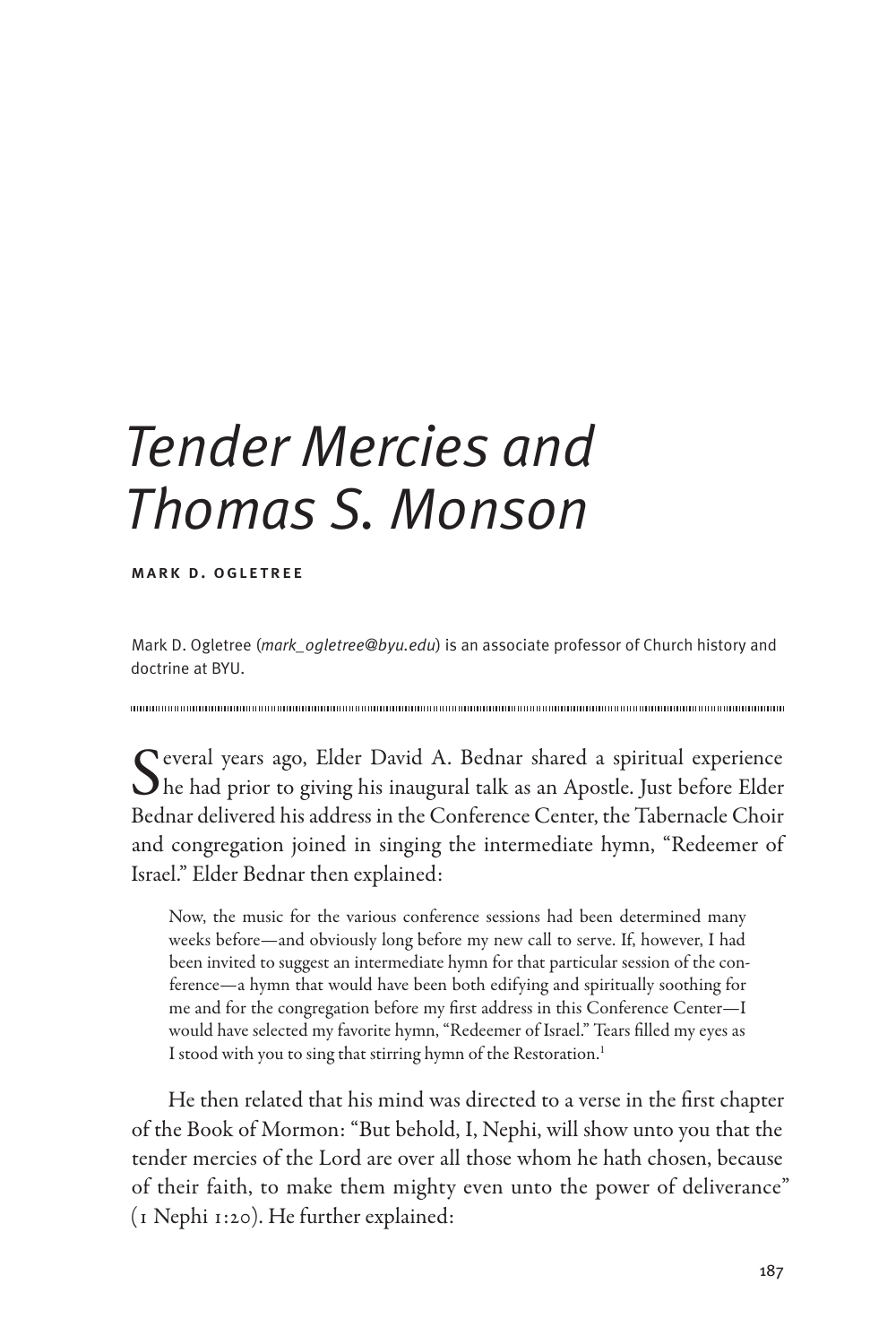My mind was drawn immediately to Nephi's phrase "the tender mercies of the Lord," and I knew in that very moment I was experiencing just such a tender mercy. A loving Savior was sending me a most personal and timely message of comfort and reassurance through a hymn selected weeks previously. Some may count this experience as simply a nice coincidence, but I testify that the tender mercies of the Lord are real and that they do not occur randomly or merely by coincidence. Often, the Lord's timing of His tender mercies helps us to both discern and acknowledge them.2

#### **Tender Mercies Defined**

Tender mercies are personalized messages from the Lord to us. They often come in the form of "strength, protection, assurances, guidance, loving-kindnesses, consolation, support, and spiritual gifts which we receive from and because of and through the Lord Jesus Christ."3 These tender mercies are evidence that the Lord knows us and is intimately involved in the details of our lives.

Elder Gerald N. Lund further explained tender mercies:

As a popular saying goes, "Coincidence is God's way of remaining anonymous." But in my experience, it is just the opposite. What we call coincidence is God's way of letting Himself be known. . . . Sometimes, the Lord sends His blessings in such a highly, unusual, dramatic, or precisely timed manner, that it might be likened to a "divine signature." It is as though the Lord "signs" the blessings personally so that we will know with certainty that it comes from Him. In doing so, God not only gives us the blessings, but at the same time, He also strengthens our faith and deepens our testimony of Him.<sup>4</sup>

Many events in our lives do not transpire because of happenstance there seems to be a purpose for the event and a reason for the timing of it. A person may feel impressed to take a different route home only to find out later that there was a traffic accident exactly where they would have been driving.

Tender mercies are often evident when we feel directed to do a certain thing, but do not know why. For example, President Boyd K. Packer remembered that as a child, his mother felt inspired not to travel with their family into town one day, but to stay home instead. Shortly after the family left, the Packer home caught fire. Because his mother was home, she was able to put out the fire before it destroyed all of their possessions.5 Many have had the experience of meeting someone significant like a future spouse or an old friend because they left their home five minutes earlier or later than usual, or were directed to take a different route home. Some have been involved in serious accidents where earthly "angels" showed up at just the right time to help save those who would have been seriously injured.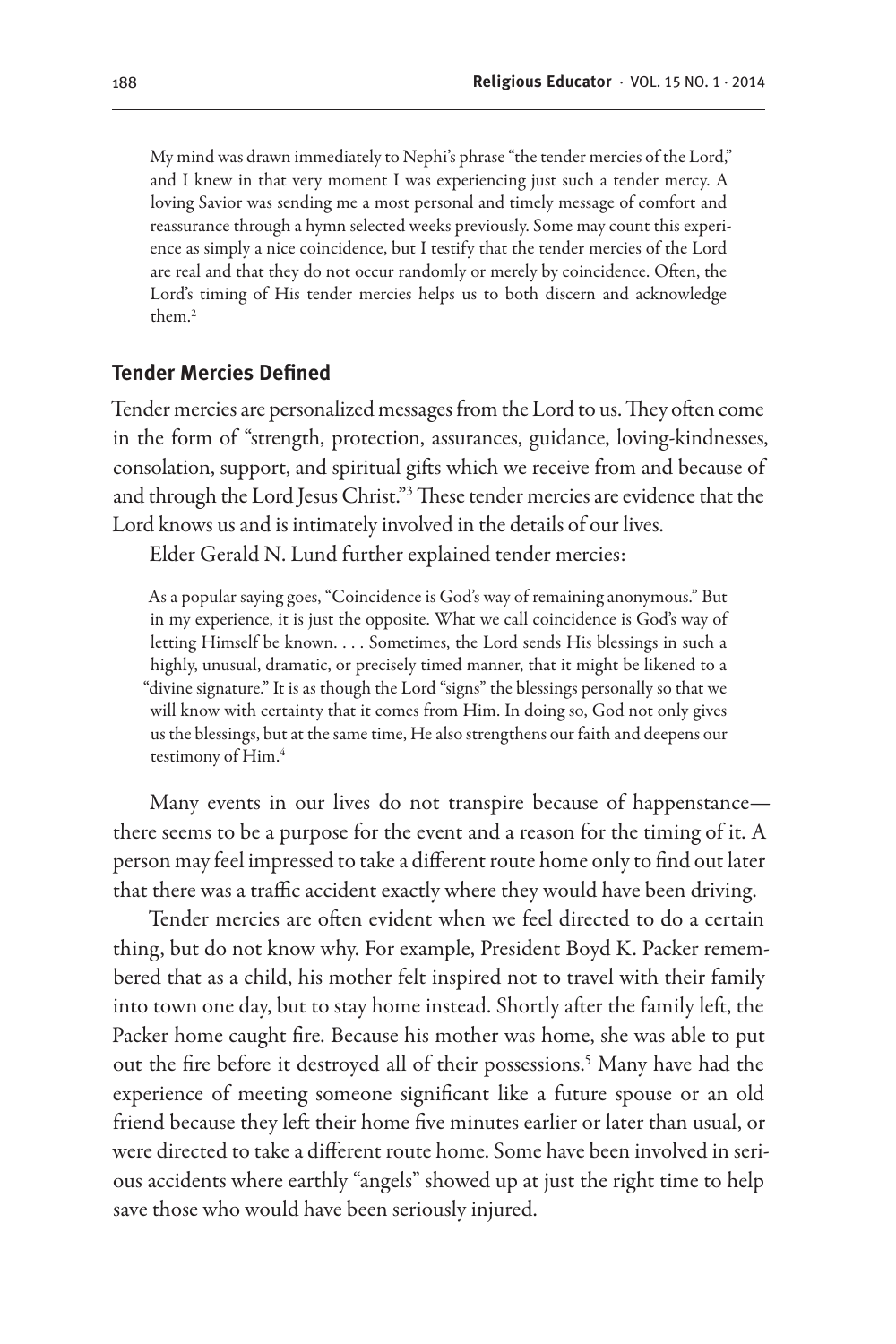Elder James E. Talmage testified, "The Lord's hand is in our lives; if we will but feel for it, in the darkness, we can grasp it and be lifted thereby."<sup>6</sup> Likewise, President Joseph F. Smith taught:

It has not been by the wisdom of man that this people have been directed in their course until the present; it has been by the wisdom of Him who is above man and whose knowledge is greater than that of man, and whose power is above the power of man. . . . The hand of the Lord may not be visible to all. There may be many who cannot discern the workings of God's will in the progress and development of this great latter-day work, but there are those who see in every hour and in every moment the existence of the Church, from its beginning until now, the overruling, almighty hand of Him.7

The purpose of this paper is to highlight some of the tender mercies in the ministry of President Thomas S. Monson. Because President Monson has desired to follow the promptings of the Holy Ghost, the Lord has used him as an instrument to accomplish his purposes. Likewise, the Lord will use other mortals to bring to pass his purposes if we are willing to follow his Spirit.

#### **Tender Mercies in the Life of Thomas S. Monson**

President Monson has spent a lifetime following the promptings of the Holy Ghost and, subsequently, rescuing those in need. When asked how he finds the time to help those around him, he said, "I am a very simple man. I just do what the Lord tells me to do."8 Each of us could be more effective as disciples of Jesus Christ if we followed this simple formula.

As I have had the occasion to study President Monson's life and teachings, I have been amazed at how often these tender mercies have occurred in his life and in the lives of those he has ministered to. I have also determined that his initials—T. M.—could also stand for "Tender Mercy." President Monson has said, "The sweetest experience I know in life is to feel a prompting and act upon it and later find out that it was the fulfillment of someone's prayer or someone's need. And I always want the Lord to know that if He needs an errand run, Tom Monson will run that errand for Him."9

#### **Right Place, Right Time**

One of the defining marks of a "tender mercy" is the coincidental timing that links events, as well as individual's lives, together. Throughout his ministry, President Monson has been led and directed by the Spirit to be exactly where he needed to be at precisely the right time. He has taught, "The prayers of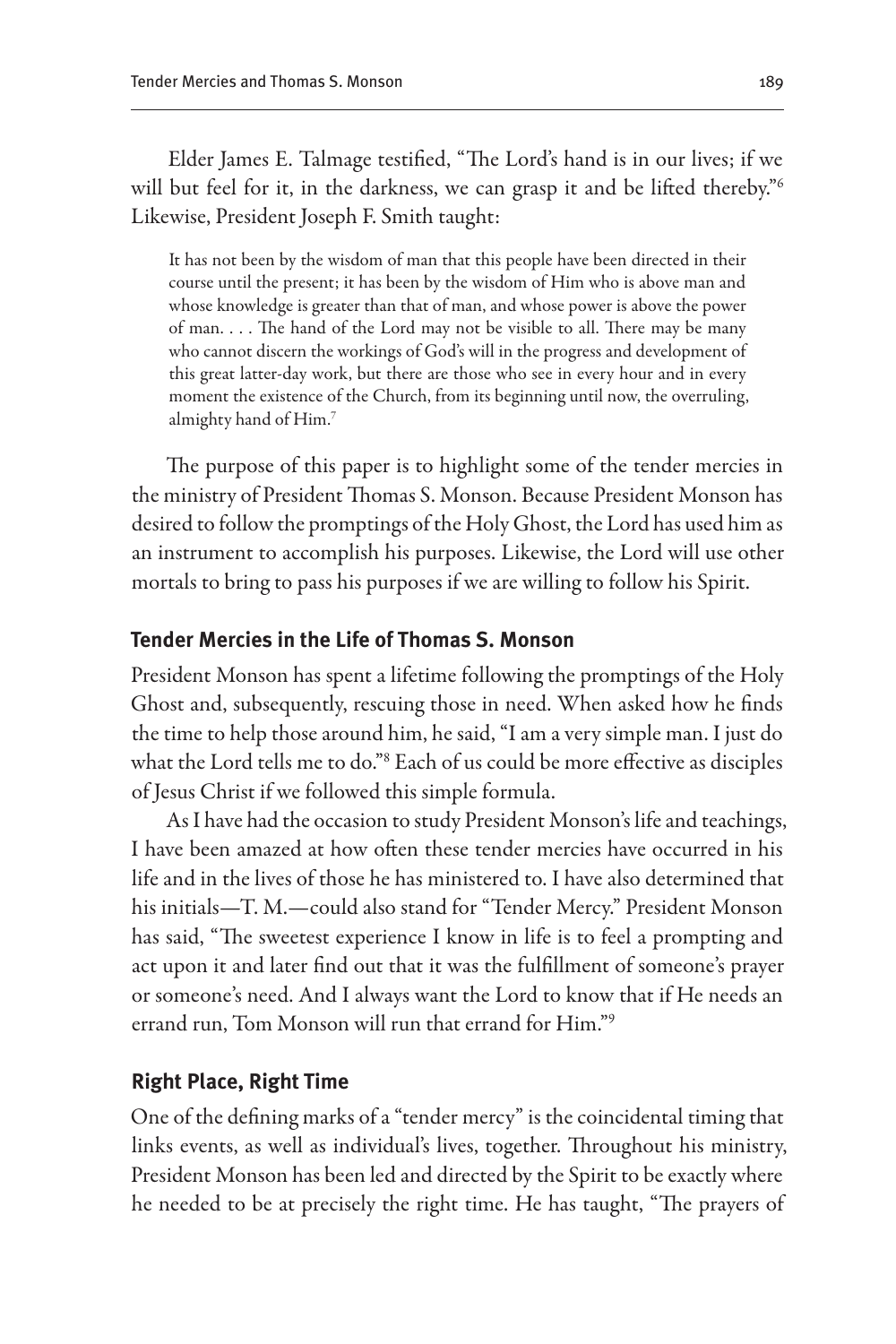people are almost always answered by the actions of others."10 The Lord has certainly used Thomas S. Monson as an instrument to answer the prayers of Saints throughout the world.

For example, years ago President Monson was approached by Folkman Brown, the director of Mormon Relationships for the Boy Scouts of America. Having learned that President Monson was on his way for a lengthy assignment in New Zealand, Brother Brown explained that his sister Belva Jones had just been diagnosed with terminal cancer. Belva had lost her husband to cancer just a year earlier and wasn't sure how to tell her son, Ryan, who was serving as a missionary in New Zealand at the time, that she would soon die from the same disease. More than anything, she wanted her son to stay in New Zealand and finish his mission strong. But how could she relay this message to her son? Folkman asked President Monson, who would be in New Zealand the following week, if he could deliver the tragic news personally.

President Monson accepted the difficult responsibility. Shortly after arriving, he met personally with Elder Ryan Jones after a missionary meeting held adjacent to the New Zealand Temple. President Monson tenderly explained the tragic news. Tears were shed by the missionary and President Monson, but then with an assured handshake, Elder Jones told the Apostle, "Tell my mother I will serve, I will pray, and I will see her again."

As soon as President Monson arrived home from his assignment in New Zealand, he was attending the Lost River stake conference, in Moore, Idaho. President Monson shared the following:

As I sat on the stand with the stake president, my attention was drawn almost instinctively to the east side of the chapel, where the morning sunlight bathed the lone occupant of a front bench. I said to the stake president, "Who is the sister upon whom the sunlight is resting? I feel I must speak to her today." He replied, "Her name is Belva Jones. She has a missionary son in New Zealand. She is very ill and has requested a blessing."

Prior to that moment, I had not known where Belva Jones lived. My assignment that weekend could have been to any one of fifty stakes. Yet the Lord, in His own way, had answered the prayer of faith of a concerned mother. We had a wonderful visit together. I reported word-for-word the reaction and the resolve of her son, Ryan. A blessing was provided, a prayer offered, a witness received. Belva Jones would live to see her son complete his mission. This privilege she enjoyed. Just one month prior to her passing, his mission completed, Ryan returned home.<sup>11</sup>

Some would call this experience a mere fluke. However, as Latter-day Saints we understand the Lord's tender mercies. It isn't a surprise that the Lord used President Monson as an instrument to bring a mother and a son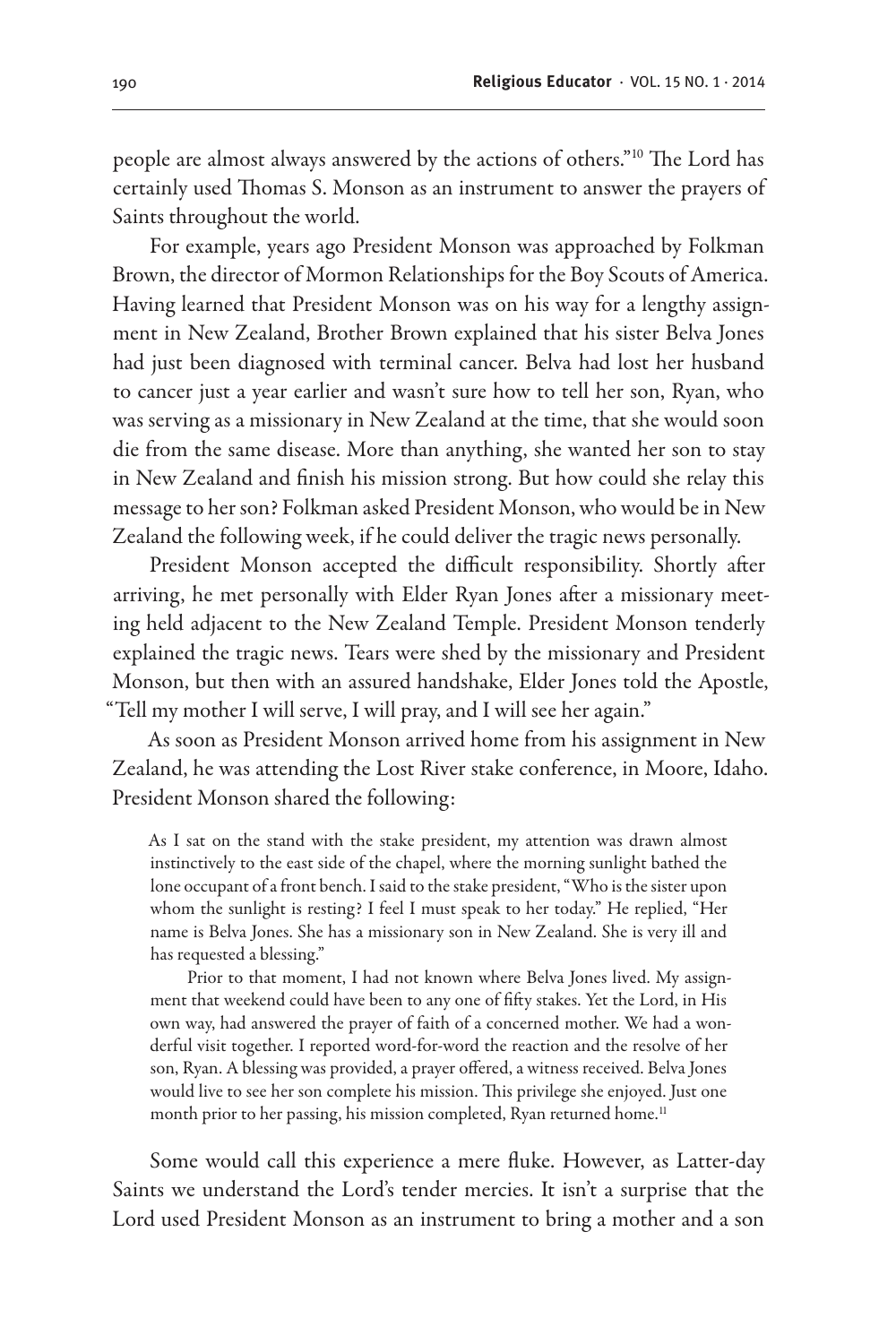together and to promise the very blessings Christ himself would have promised, had he been there.

Consider another similar meeting with yet another missionary family. In the fall of 1970, President Monson attended a stake conference in Grand Junction, Colorado. During the conference weekend, the stake president asked President Monson if he would meet with Hale and Donna Larson in regards to their missionary son, Marc. Recently, Marc had announced to his parents that he was going to end his mission and come home early. While President Monson met with the distressed parents, he asked, "Where is your son serving?" They replied, "In Dusseldorf, Germany."

President Monson placed his arms around Brother and Sister Larson and said, "Your prayers have been heard and are already being answered. With more than twenty-eight stake conferences being held this day attended by the General Authorities, I was the one assigned to your stake." He told them that the following week he would be in Dusseldorf and would see their son there. After meeting with President Monson, their son, Elder Larson, soon recommitted to finish his mission.<sup>12</sup>

President Monson testified, "Of all the blessings which I have had in my life, the greatest blessing I can share with you is that feeling which the Lord provides when you know that He, the Lord, has answered the prayer of another person through you. As you love the Lord, as you love your neighbor, you will discover that our Heavenly Father will answer the prayers of others through your ministry."13

#### **Tender Mercies in Germany**

President Monson shared this perspective on service: "During your life you may achieve wealth or fame or social standing. Real success, however, comes from helping others. . . . Said a wise man many years ago, 'We can't do everything for everyone everywhere, but we can do something for someone somewhere.'"14 President Monson has spent his life doing "something for someone somewhere." He has been successful in seeking to be an instrument for the Lord to bring to pass goodwill and to connect people.

Several years ago at a Church Educational System fireside for young adults, President Monson spoke briefly about Ted Cannon, a man who served as a missionary in Germany back in the late 1930s. After Ted's mission, he came home, married, raised his family, served in the Church, and ran his own business. Forty years after he returned home from his mission, he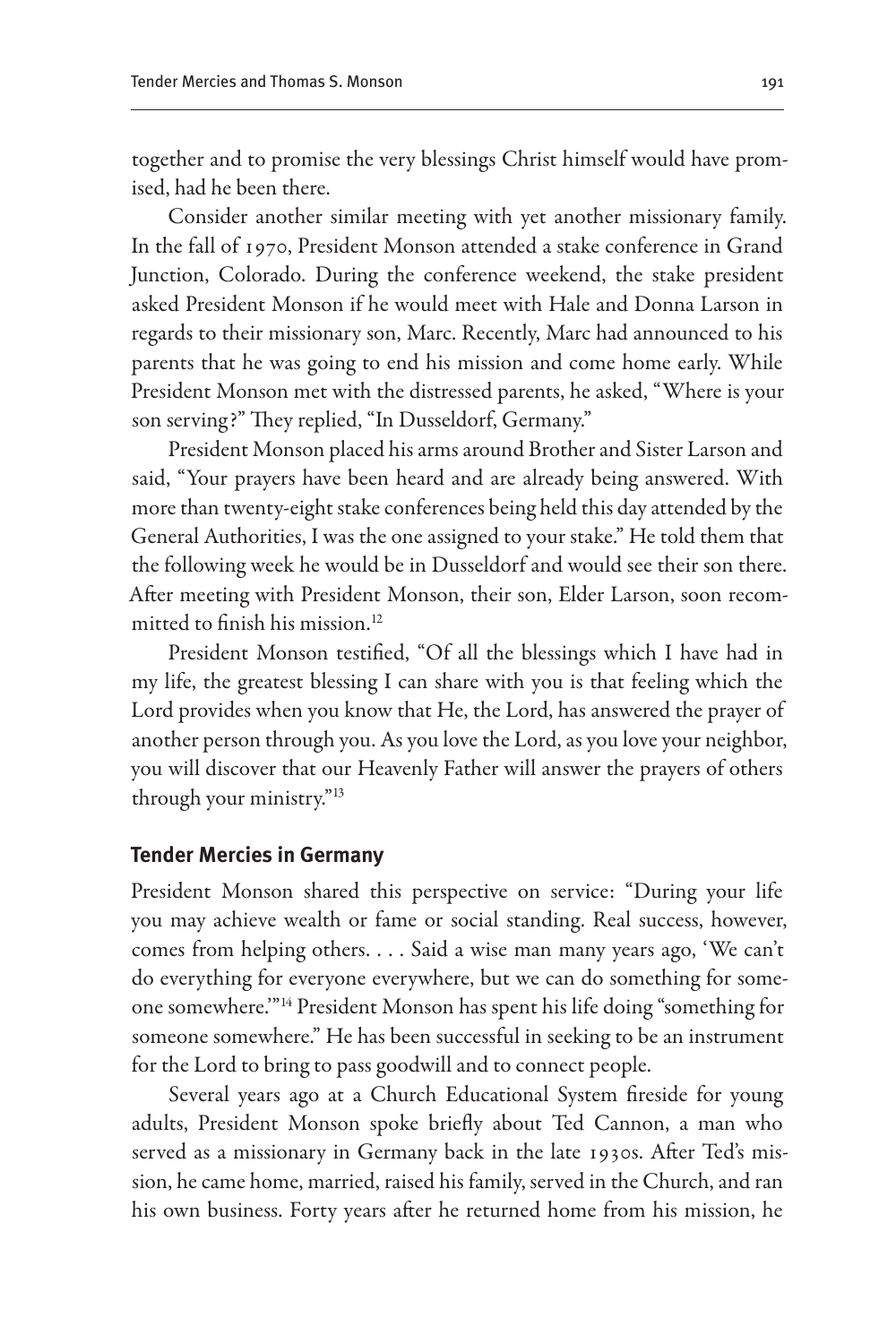found himself in the office of President Monson. Ted explained that he had been sorting through his missionary photographs from Germany and that there were several photos that he could not identify. However, every time he attempted to throw away the unidentifiable photographs, he felt a strong impression that he should keep them.

These particular photos were taken by Brother Cannon during his mission when he served in Stettin, Germany, and they were of a family—a mother, a father, a small girl, and a small boy. Ted knew that their surname was Berndt but could remember nothing more about them. He told President Monson that he understood there was a Berndt who was a Church leader in Germany and suspected, although the possibility was remote, that this Berndt might have some connection with the Berndts who had lived in Stettin and who were depicted in the photographs. Before disposing of the photos, he thought he would check with President Monson, knowing that he was a frequent visitor to Germany.

President Monson indicated that he was leaving shortly for Berlin, where he anticipated that he would see Dieter Berndt, the Church leader, and that he could show the photographs to him to see if he could identify them. President Monson explained:

The Lord didn't even let me get to Berlin before His purposes were accomplished. I was in Zurich, Switzerland, boarding the flight to Berlin, when who should also board the plane but Dieter Berndt. He sat next to me, and I told him I had some old photos of people named Berndt from Stettin. I handed them to him and asked if he could identify those shown in the photographs. As he looked at them carefully, he began to weep. He said, "Our family lived in Stettin during the war. My father was killed when an Allied bomb struck the plant where he worked. Not long afterward, the Russians invaded Poland and the area of Stettin. My mother took my sister and me and fled from the approaching enemy. Everything had to be left behind, including any photographs we had. Brother Monson, I am the little boy pictured in these photographs, and my sister is the little girl. The man and woman are our dear parents. Until today, I had no photographs of our childhood in Stettin or of my father."

Wiping away my own tears, I told Brother Berndt the photographs were his. He placed them carefully and lovingly in his briefcase.<sup>15</sup>

Consequently, at the next general conference, when Dieter Berndt visited Salt Lake City, he paid a visit to Brother and Sister Edwin Cannon Jr. so that he might express in person his gratitude for the inspiration that came to Brother Cannon to retain those precious photographs and for the fact that he had followed that inspiration to keep them for forty years.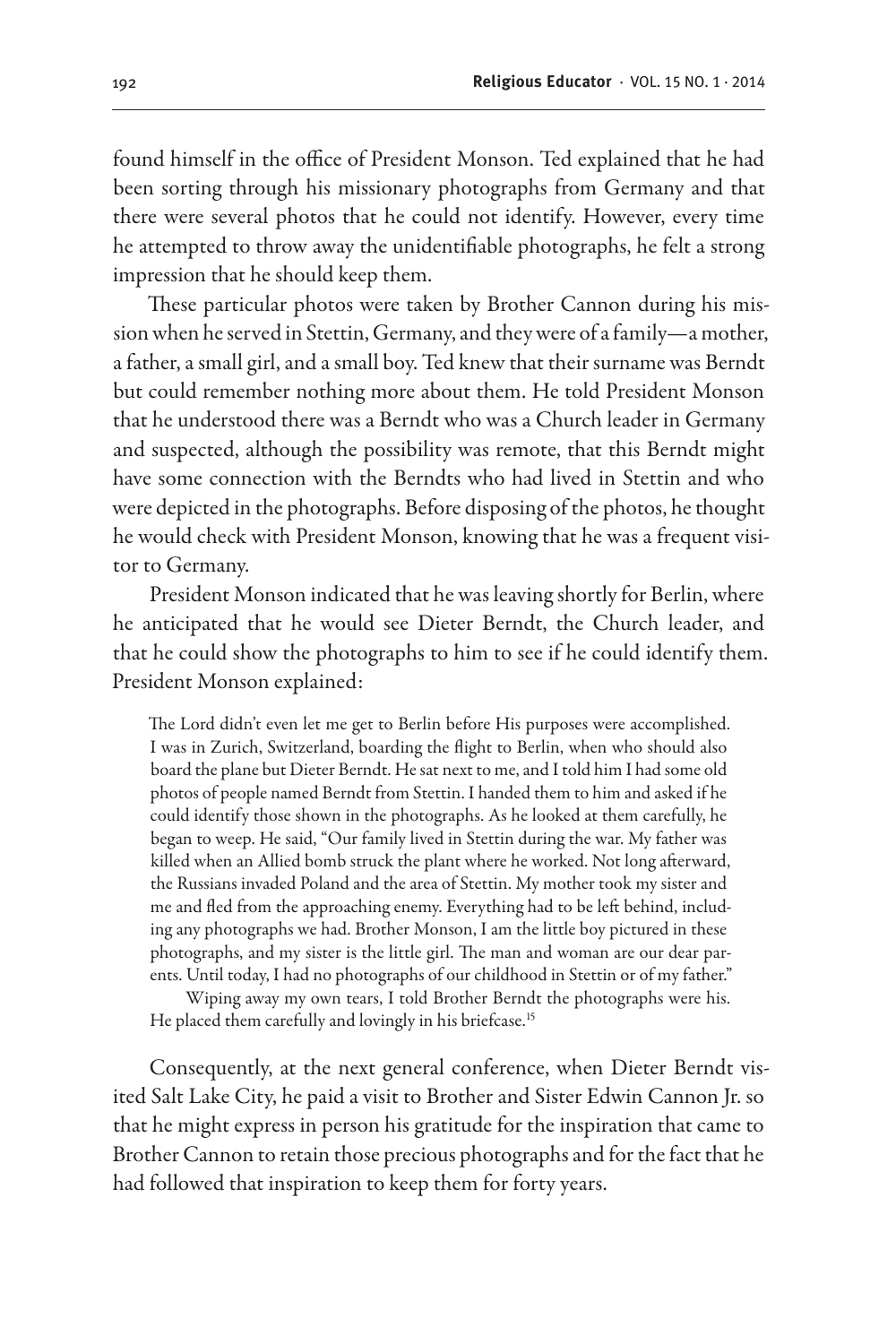President Monson taught, "The sweetest spirit and feeling in all of mortality is when we have an opportunity to be on the Lord's errand and to know that He has guided our footsteps."16 President Monson knew that the Lord guided his footsteps as he was able to link the lives of Ted Cannon and Dieter Berndt together. He has had many similar experiences because of his willingness to listen to the Lord and then follow his directions.

#### **The Power of Influence**

President Monson's example of love and kindness has inspired many individuals to action. His care and concern for others is inspiring, and lifts us to higher levels. He has encouraged all of us to radiate the gospel message wherever we are: "We need not wait for a cataclysmic event, a dramatic occurrence in the world in which we live, or a special invitation to be an example—even a model to follow. Our opportunities lie before us here and now. But they are perishable. Likely they will be found in our own homes and in the everyday actions of our lives."17 We can all be examples to those around us and radiate the Savior's love and kindness.

Many years ago, President Monson was traveling by plane with mission president Horace D. Ensign across Australia. Their plane stopped in Mount Isa for fuel. Meanwhile, Judith Louden, a local resident and Church member, decided to bring her two children to the airport for the rare opportunity to meet an Apostle. As Sister Louden approached President Monson, she said, "I am Judith Louden, a member of the Church, and these are my children. We thought you might be on this flight, so we have come to visit with you during your brief stopover." She told President Monson that her husband wasn't a member of the Church and that she and her children were the only Saints in the entire area.

After visiting with Sister Louden for a while, it was time to board the plane. However, Sister Louden seemed almost depressed to see President Monson leave. She pled with him to stay longer. She said, "You can't go yet; I have so missed the Church." Almost precisely at that moment, it was announced over the airport loud speaker that the plane President Monson was to board had some mechanical difficulties and would be delayed for a while longer. Sister Louden said, "My prayer has been answered." Sister Louden was then able to ask President Monson the question that she had not felt comfortable enough to ask earlier. She asked how she could influence her nonmember husband to become interested in the gospel. President Monson counseled her to include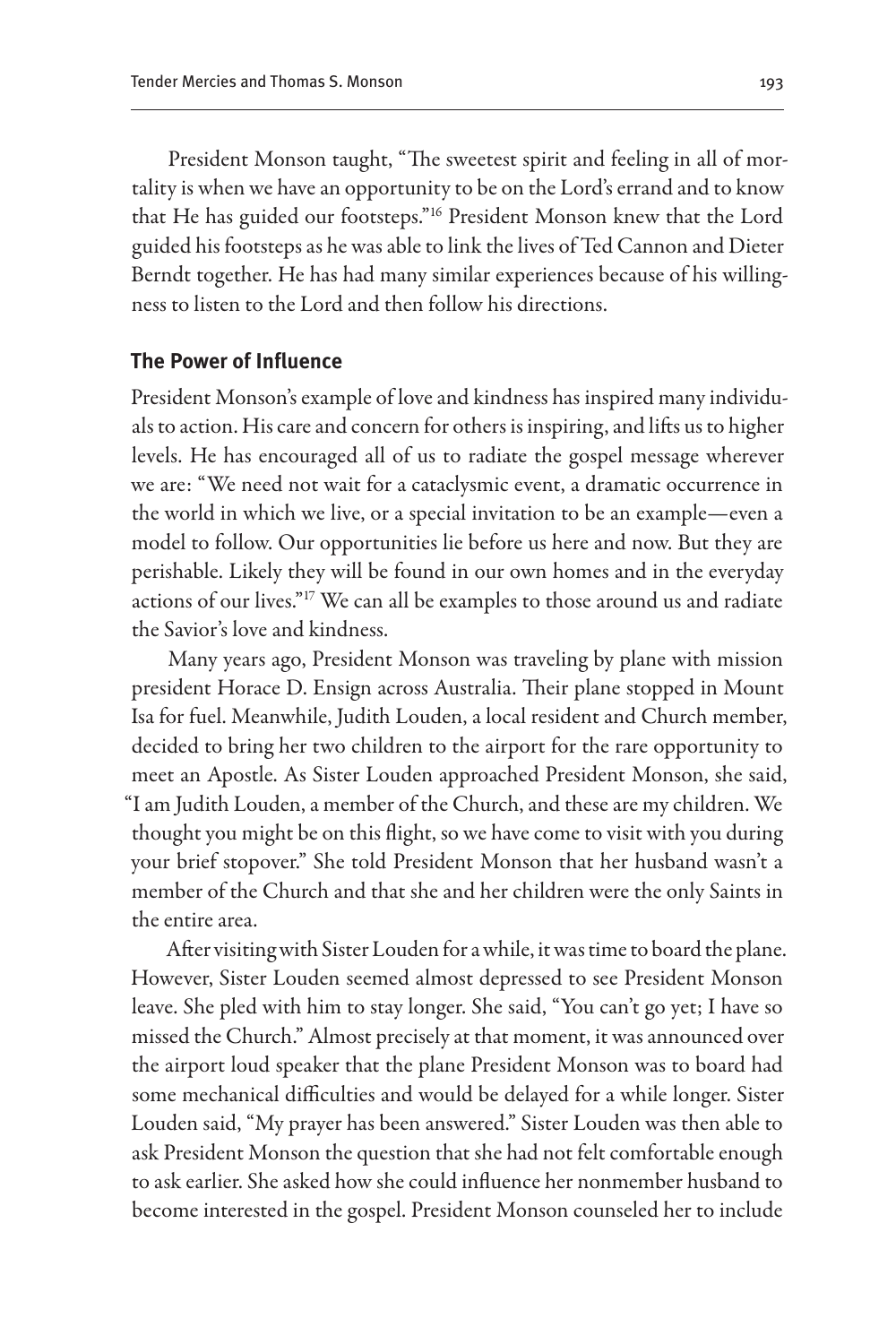her husband in the Primary lesson each week and to be an example by living the gospel of Jesus Christ. President Monson further explained, "I mentioned we would send to her a subscription to the *Children's Friend* and additional helps for her family teaching. We urged that she never give up on her husband. We departed Mount Isa, a city to which I have never returned. I shall, however, always hold dear in memory that sweet mother and those precious children extending a tear-filled expression and a fond wave of gratitude and good-bye."18

Years later, President Monson was speaking at a priesthood leadership meeting in Brisbane, Australia. In his remarks, he emphasized the significance of gospel scholarship in the home and the importance of living the gospel and being examples of the truth. He then told the story of the woman he had met in Australia years earlier—Sister Judith Louden. He related to the priesthood leaders her faithfulness and dedication.

As I concluded, I said, "I suppose I'll never know if Sister Louden's husband ever joined the Church, but he couldn't have found a better model to follow than his wife"

One of the leaders raised his hand, then stood and declared, "Brother Monson, I am Richard Louden. The woman of whom you speak is my wife. The children (his voice quivered) are our children. We are a forever family now, thanks in part to the persistence and the patience of my dear wife. She did it all." Not a word was spoken. The silence was broken only by sniffles and marked by the sight of tears.<sup>19</sup>

The Lord, in his kindness and mercy, allowed President Monson this follow-up visit to Australia so he could witness that the seed he planted became a mighty tree. What an incredible payday for an Apostle! He never planned on ministering to a member of the Church in Mount Isa, Australia. After all, his plane was simply stopping to refuel as they flew across the country. Furthermore, he had no idea before his plane landed that he would minister to a saintly woman there, and subsequently, ultimately change the life of her and her family forever. However, he was worthy to receive the constant flow of revelation that comes to those who are prepared and obedient to the commandments. At the same time, Sister Louden was willing to accept the counsel from an Apostle and live the gospel in her home. Through her example and teachings of the gospel, her husband could no longer resist the gospel of Jesus Christ. He became a great leader of the Church "down under." President Monson said, "We have no way of knowing when our privilege to extend a helping hand will unfold before us. The road to Jericho that each of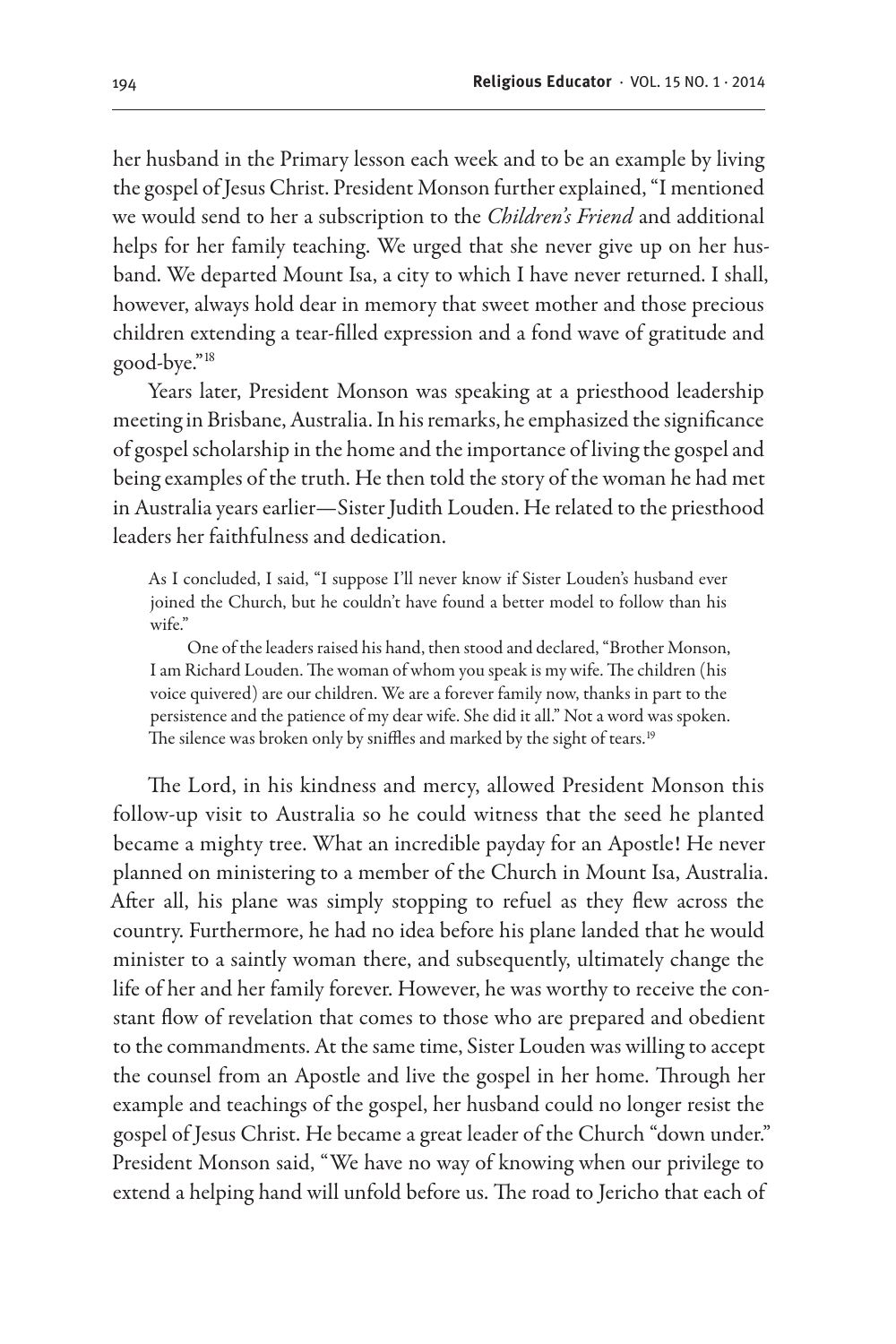us travels bears no name, and the weary traveler who needs our help may be one unknown."20

#### **Remembering and Honoring the Elderly**

Few people know it," President Packer explained, "but Brother Monson is the self-appointed chaplain at a number of nursing homes around town. . . . He visits them anytime his busy schedule will permit, and sometimes even when it doesn't permit."21 For his entire ministry, President Monson has had a special place in his heart for the elderly. When he served as a bishop, he continued to minister to the eighty-five widows in his ward. After his release, that ministering continued. He managed, even as an Apostle, to speak at each one of their funerals. He took a week off work each year to visit these women and bring them gifts for as long as they lived. A well-meaning person once told President Monson that it was essentially a waste of time visiting these elderly people. This person observed that President Monson would speak to these older people, yet often they could not communicate back to him. The person



President Monson testified, "Of all the blessings which I have had in my life, the greatest blessing I can share with you is that feeling which the Lord provides when you know that He, the Lord, has answered the prayer of another person through you.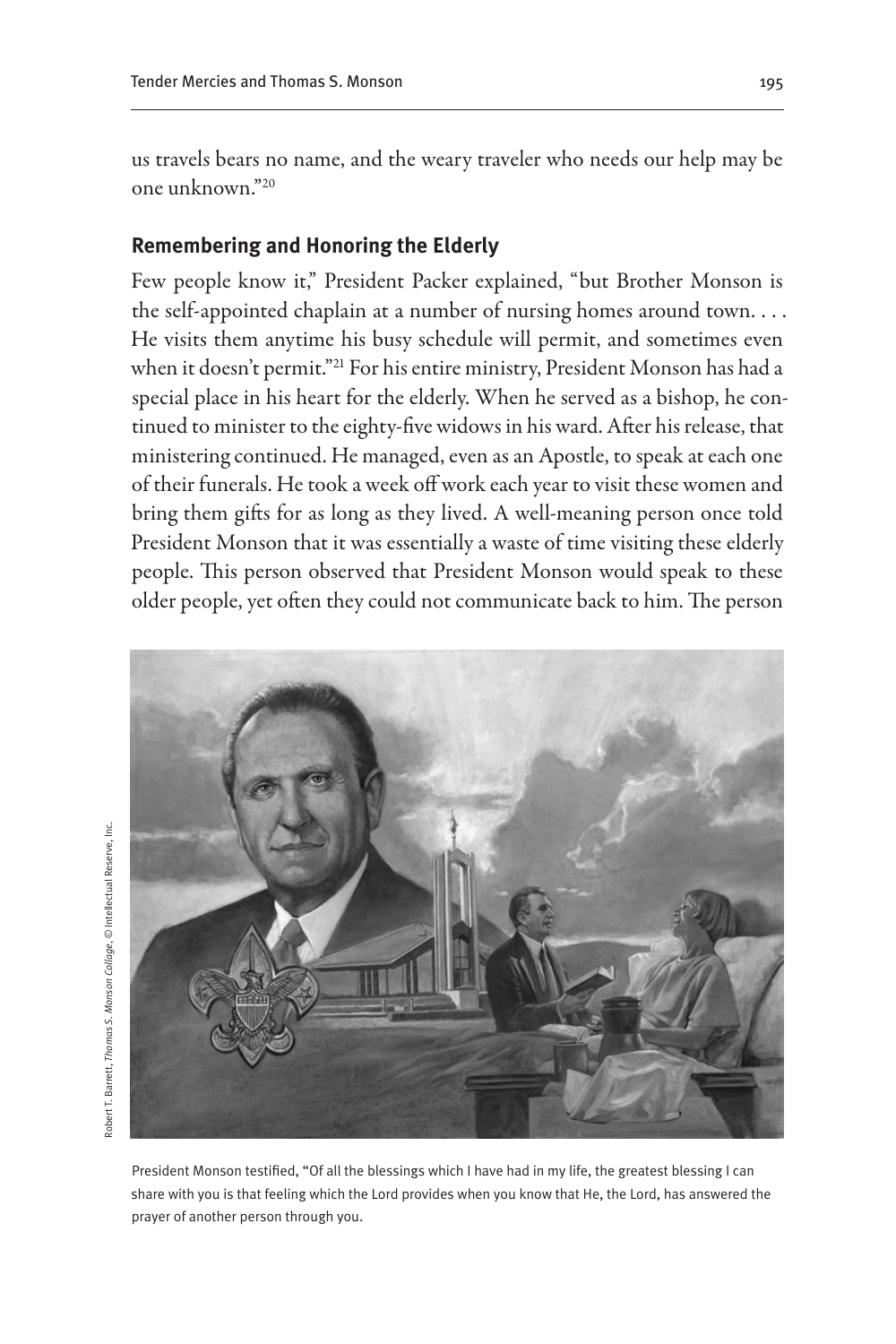chided, "You might as well save your breath, Elder Monson. They don't know who you are." President Monson responded, "Whether they know me or not is beside the point. I don't talk to them because they know me; I talk to them because I know them."22

In 1975, President Monson presided at a stake conference in Modesto, California. As he sat on the stand, President Monson remembered that ten years earlier he had attended a stake conference in this area, and he also recalled that Clifton Rooker was the stake president. President Monson leaned over to the outgoing stake president and asked if this was the stake where Clifton Rooker once presided as stake President. The current stake president said, "Yes. He is our former stake president."

With confidence, President Monson stepped to the podium before the meeting began and asked the congregation if Clifton Rooker was in the audience. Once Brother Rooker was identified near the back of the building, President Monson invited him to make the long journey to the front of the chapel and to sit to him on the stand. The elderly gentleman was happy to be reunited with his old friend, President Monson. He was also thrilled to have a bird's-eye view over the stake where he had once presided.

In this particular stake conference, the stake was divided and two new stake presidencies were called. Towards the end of the meeting, President Monson felt inspired to invite Brother Rooker to bear his testimony to the congregation. Among other things, Brother Rooker was able to convey his love to the members of the stake. He also testified to them that he was the real beneficiary of the service he had rendered in their behalf.

As the meeting concluded, President Monson invited Brother Rooker to join with him in setting apart the two new stake presidencies. Brother Rooker responded by stating, "That would be the highlight of my life." President Monson and his old friend placed their hands on the heads of each new member of the stake presidency, set them apart, and blessed them to be able to accomplish the wonderful and challenging task before them. The two friends embraced each other when the work was finished.

The next morning Elder Monson received a phone call from Brother Rooker's son, who said, "Brother Monson, I'd like to tell you about my dad. He passed away this morning; but before he did so, he said that yesterday was the happiest day of his entire life." Elder Monson recorded, "I thanked my God for the inspiration which came to me in the twinkling of an eye to invite this good man to come forward and receive the plaudits of his stake members, whom he had served, while he was yet alive and able to enjoy them."23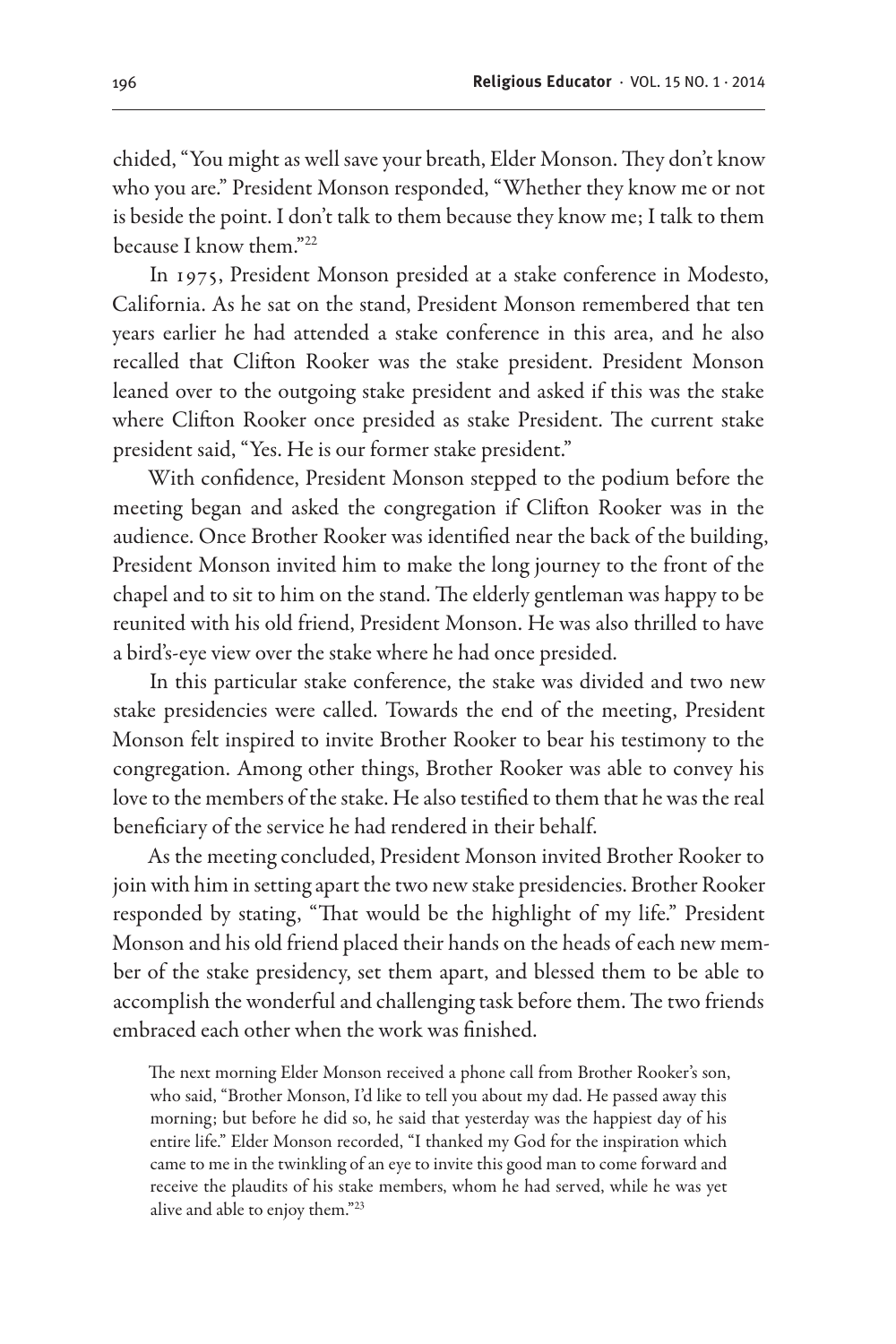Obviously, President Monson had no idea that Clifton Rooker was going to die the day after the stake conference, but the Lord knew that, and he used his Apostle to run another errand. President Monson has a special love for the older Saints and seems to have their needs on his radar. He declared, "Consider . . . the aged, the widowed, the sick. All too often they are found in the parched and desolate wilderness of isolation called loneliness. When youth departs, when health declines, when vigor wanes, when the light of hope flickers ever so dimly, the members of these vast 'lost battalions' can be rescued by the hand that helps and the heart that knows compassion."24

#### **Champion of the Children and Youth**

Just as President Monson has been a strong advocate for the elderly, he has also spent his entire life teaching and ministering to the youth of the Church. Most would agree that the Prophet is young at heart. He has been known to give "high fives" to youth and kneel down in front of Primary-age children to speak at their level. Speaking to the youth, President Monson has said: "Although there have always been challenges in the world, many of those which you face are unique to this time. But you are some of our Heavenly Father's strongest children, and He has saved you to come to the earth 'for such a time as this' (Ether 4:14). With His help, you will have the courage to face whatever comes. Though the world may at times appear dark, you have the light of the gospel which will be as a beacon to guide your way."25

Some of the most significant tender mercies in President Monson's life have occurred in the lives of children and youth. Such was the occasion of the October 1975 general conference. As President Monson began his address, he noticed a young girl in the balcony of the tabernacle, perhaps eight to ten years of age. Although President Monson's message had been prepared months in advance, he had the impression he should change his message and speak to the girl sitting in the balcony. As he began his message, he said: "Particularly am I grateful for the children who are here. In the balcony to my left I see a beautiful girl of perhaps ten years. Sweet little one, I do not know your name or whence you have come. This, however, I do know: the innocence of your smile and the tender expression of your eyes have persuaded me to place aside for a future time the message I had prepared for this occasion. Today, I am impressed to speak to you."26

President Monson then changed his entire talk. I would assume the translators for general conference talks were hustling to keep up. For his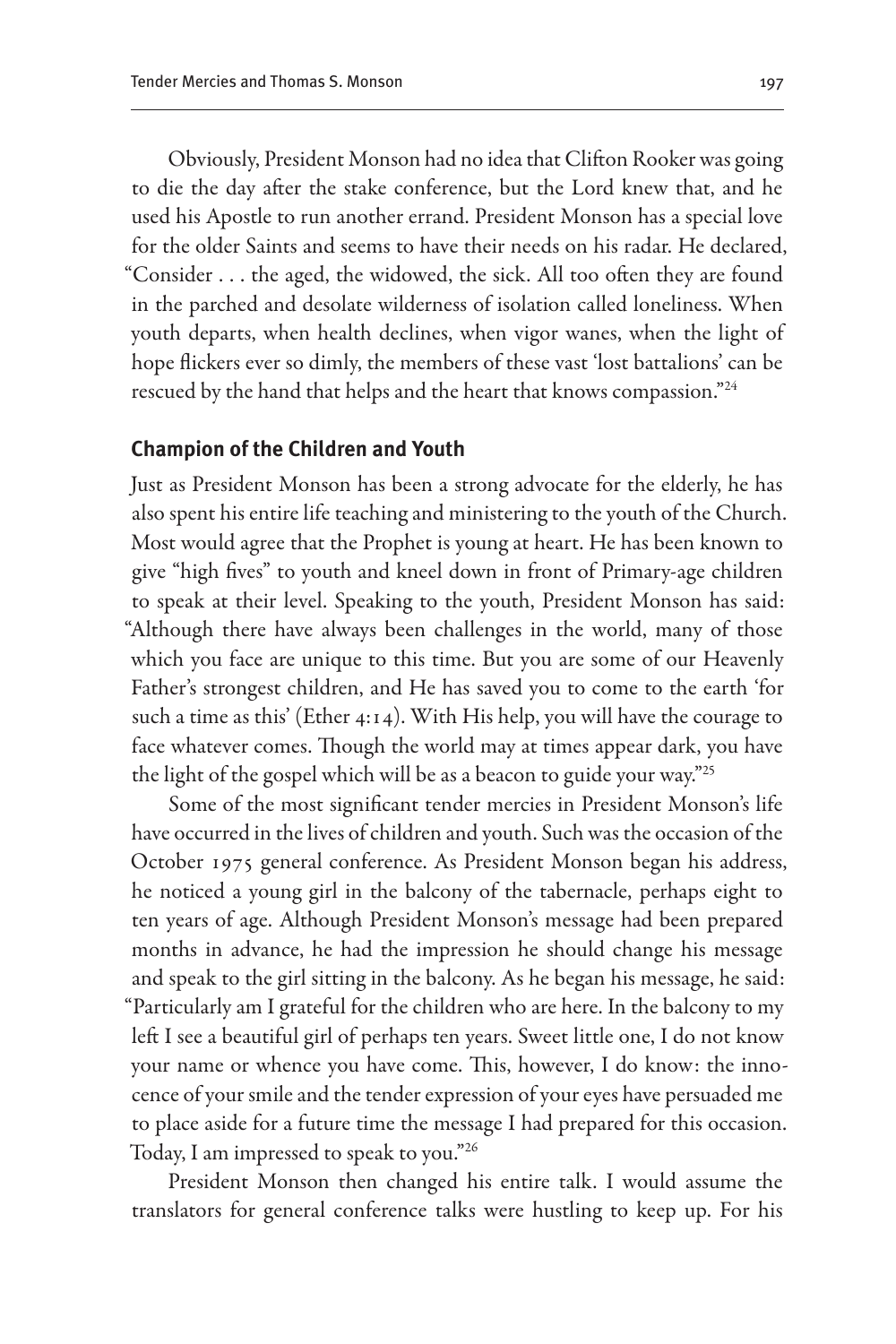impromptu talk, he simply shared an experience he had with a young girl just the year earlier in Shreveport, Louisiana. The first tender mercy began when President Monson was originally scheduled to preside at a stake conference in El Paso, Texas. However, several days before leaving, President Ezra Taft Benson asked President Monson if he would mind changing his assignment to Shreveport. Of course, President Monson was happy to go wherever President Benson needed him.

At the same time, Christal Methvin, a ten-year-old girl from Shreveport, had been recently diagnosed with cancer. Her deepest desire was to have a priesthood blessing from a General Authority; thus Christal's family was planning to travel to Salt Lake City for her to receive such a blessing. Since the Methvins did not personally know any of the General Authorities, they placed before Christal a picture of all of the Church leaders. She thought that President Monson looked "nice" and decided he should be the one to give her the blessing. However, soon after Christal decided on President Monson, her health deteriorated quickly and she wasn't able to make the long journey to Salt Lake City. She had already lost a leg to the cancer, and now the ravaging disease had spread to her lungs. However, Christal's faith was strong, and she felt that if she couldn't go to President Monson, then the Lord could send President Monson to her. And sure enough, his assignment was changed that very week to Louisiana.

As he continued to relate this experience in general conference, he shared with the congregation that shortly after he arrived in Shreveport, Charles Cagle, the president of the Shreveport Stake, almost apologetically asked President Monson if he could give a blessing to a ten-year-old girl who had been stricken with cancer. He said he would be pleased to do so and then asked if she would be coming to the conference meetings or if she were confined to a Shreveport hospital. Almost reluctantly, President Cagle revealed that Christal was unable to leave her home many miles from Shreveport.

When President Monson examined the meeting schedule, he discovered that there was simply no place to carve out the allotted time needed to travel many miles to give a priesthood blessing. President Monson proposed an alternative: Christal would be remembered in the public prayers which would be offered throughout the stake conference. President Monson attested that the Lord would understand and bless the Methvin family accordingly. And then came the next tender mercy: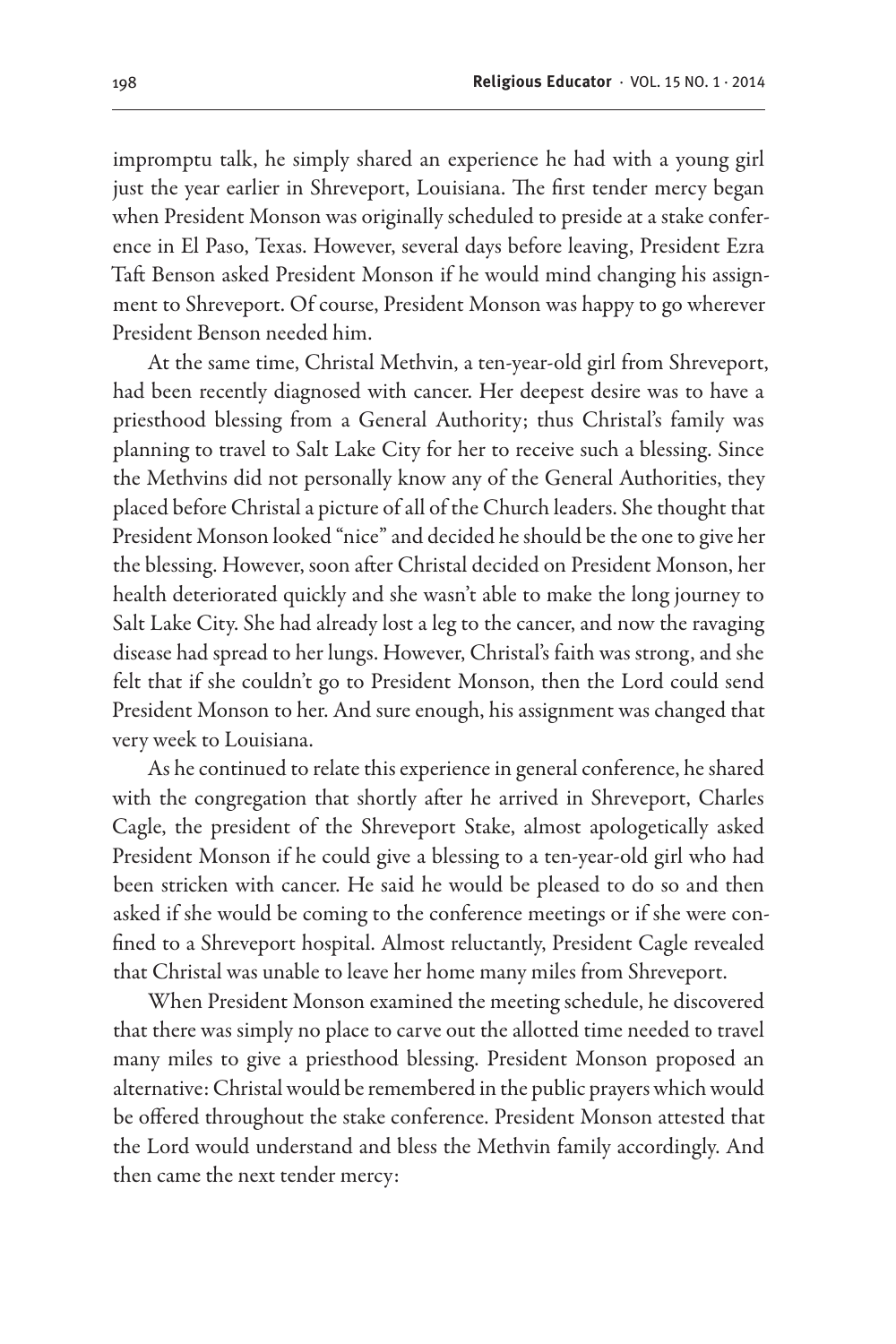After receiving word from the stake president that Brother Monson would be unable to visit Christal because of the extremely tight meeting schedule, the Methvins were understandably very disappointed. They knelt again around Christal's bedside, pleading for a final favor on her behalf: that somehow her desire for a blessing at the hands of Brother Monson would be realized.

At the very moment the Methvin family knelt around Christal's bed, Elder Monson was shuffling his notes, preparing to speak at the concluding portion of the Saturday evening session. However, as he began his move to the pulpit, a voice whispered in near-audible tones a brief but very familiar message: "Suffer the little children to come unto me, and forbid them not: for of such is the kingdom of God."

His notes became a blur. He attempted to pursue the theme of the meeting as outlined, but the name and image of Christal Methvin would not leave his mind. Then, ever faithful to the precious gift so demonstrably his, he responded to the spiritual message. He instructed that changes in the next day's conference schedule be made, whatever the cost in confusion and disruption. Then the meeting continued<sup>27</sup>

Christal's family arose from their knees after pleading that they would still be able to have their meeting with President Monson. As their prayer concluded, a bishop from their stake called to inform them that President Monson had rearranged the schedule of the stake conference and would be at their home early the next morning. President Monson's only instructions were that he would like the family to join with him in fasting.

After the long Sabbath morning drive, President Monson arrived at the Methvins' home and was directed to Christal's room. He looked down upon a child too sick to rise and too weak to speak. The cancer had spread into her brain and rendered her sightless. The Spirit was so strong in Christal's room that President Monson instinctively dropped to his knees and said, "Christal, I am here." With all the energy she could muster, Christal whispered back, "Brother Monson, I just knew you would come."

President Monson pronounced a blessing upon Christal, commending her body to a loving Heavenly Father. Christal responded with a barely audible "Thank you." The next Thursday as she was being remembered in the prayer circle of the First Presidency and Quorum of the Twelve Apostles, Christal passed away.28

President Monson later shared another tender mercy that resulted from sharing Christal's story: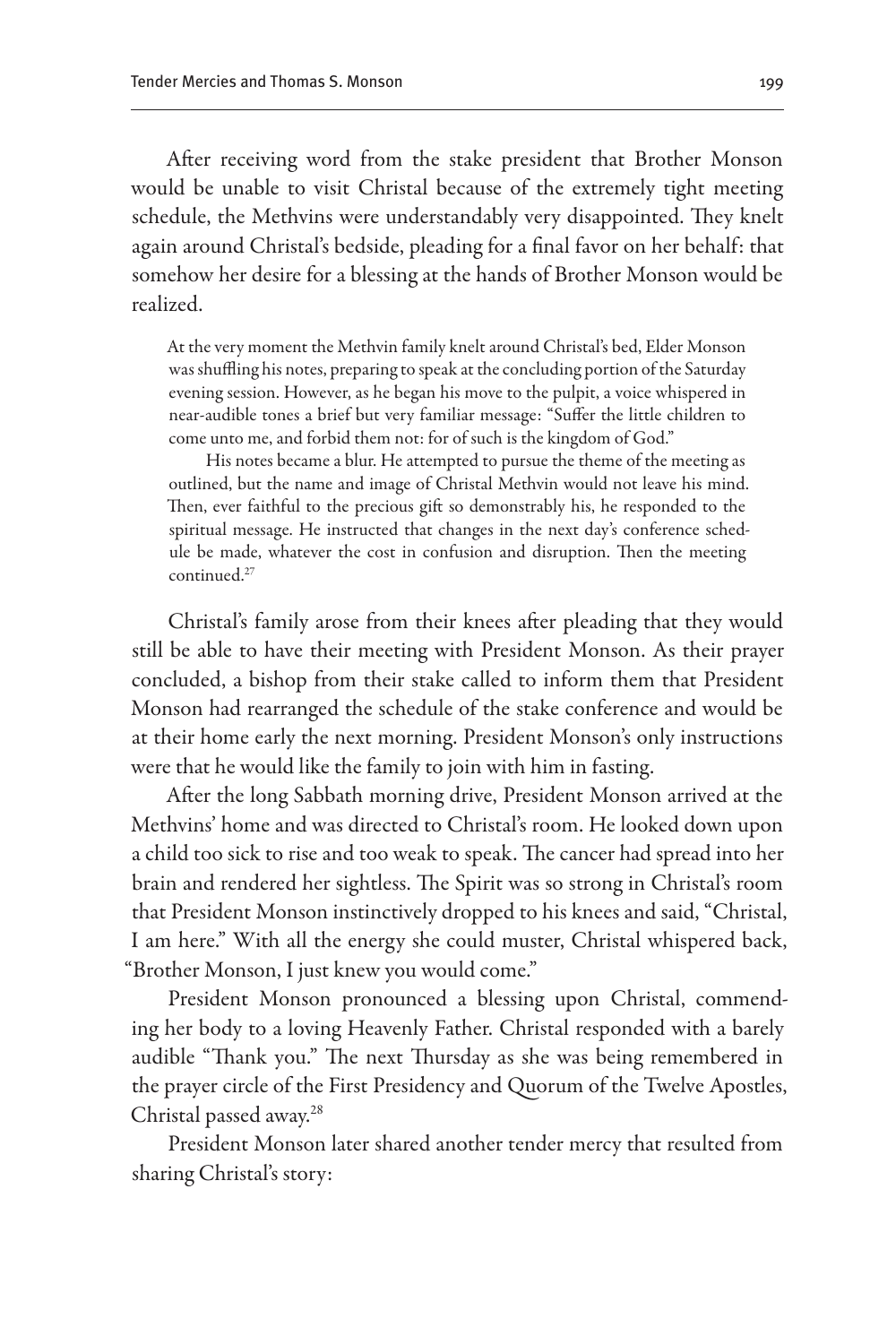During the message I delivered at general conference in October 1975, I felt prompted to direct my remarks to a little girl with long, blonde hair, who was seated in the balcony of this building. I called the attention of the audience to her and felt a freedom of expression which testified to me that this small girl needed the message I had in mind concerning the faith of another young lady.

At the conclusion of the session, I returned to my office and found waiting for me a young child by the name of Misti White, together with her grandparents and an aunt. As I greeted them, I recognized Misti as the one in the balcony to whom I had directed my remarks. I learned that as her eighth birthday approached, she was in a quandary concerning whether or not to be baptized. She felt she would like to be baptized, and her grandparents, with whom she lived, wanted her to be baptized, but her less-active mother suggested she wait until she was 18 years of age to make the decision. Misti had told her grandparents, "If we go to conference in Salt Lake City, maybe Heavenly Father will let me know what I should do."

Misti and her grandparents and her aunt had traveled from California to Salt Lake City for conference and were able to obtain seats in the Tabernacle for the Saturday afternoon session. This was where they were seated when my attention was drawn to Misti and my decision made to speak to her.

As we continued our visit after the session, Misti's grandmother said to me, "I think Misti has something she would like to tell you." This sweet young girl said, "Brother Monson, while you were speaking in conference, you answered my question. I want to be baptized!"

The family returned to California, and Misti was baptized and confirmed a member of The Church of Jesus Christ of Latter-day Saints. Through all the years since, Misti has remained true and faithful to the gospel of Jesus Christ. Fourteen years ago, it was my privilege to perform her temple marriage to a fine young man, and together they are rearing five beautiful children, with another one on the way.<sup>29</sup>

This story of Christal Methvin and Misti White contains a treasure trove of tender mercies. The lessons from the life of Christal were not wasted. In his economy, the Lord was able to use the experience of one child to permanently bless the life of another. These experiences have blessed the lives of so many individuals, including President Monson.

Speaking of the good Samaritan and the road to Jericho, President Monson asked, "Will I fail to notice him who has fallen among thieves and requires my help? Will you? Will I be one who sees the injured and hears his plea, yet crosses to the other side? Will you? Or will I be one who sees, who hears, who pauses, and who helps? Will you?"30 I believe it is clear how President Thomas S. Monson will react when there are those who are bruised and battered, and lying on the road to Jericho. However, the jury is still out on us and how we will respond to such needs.

One of President Monson's assignments in 1965 took him to the Sauniatu School in Upolu, Samoa. As President Monson was speaking to the children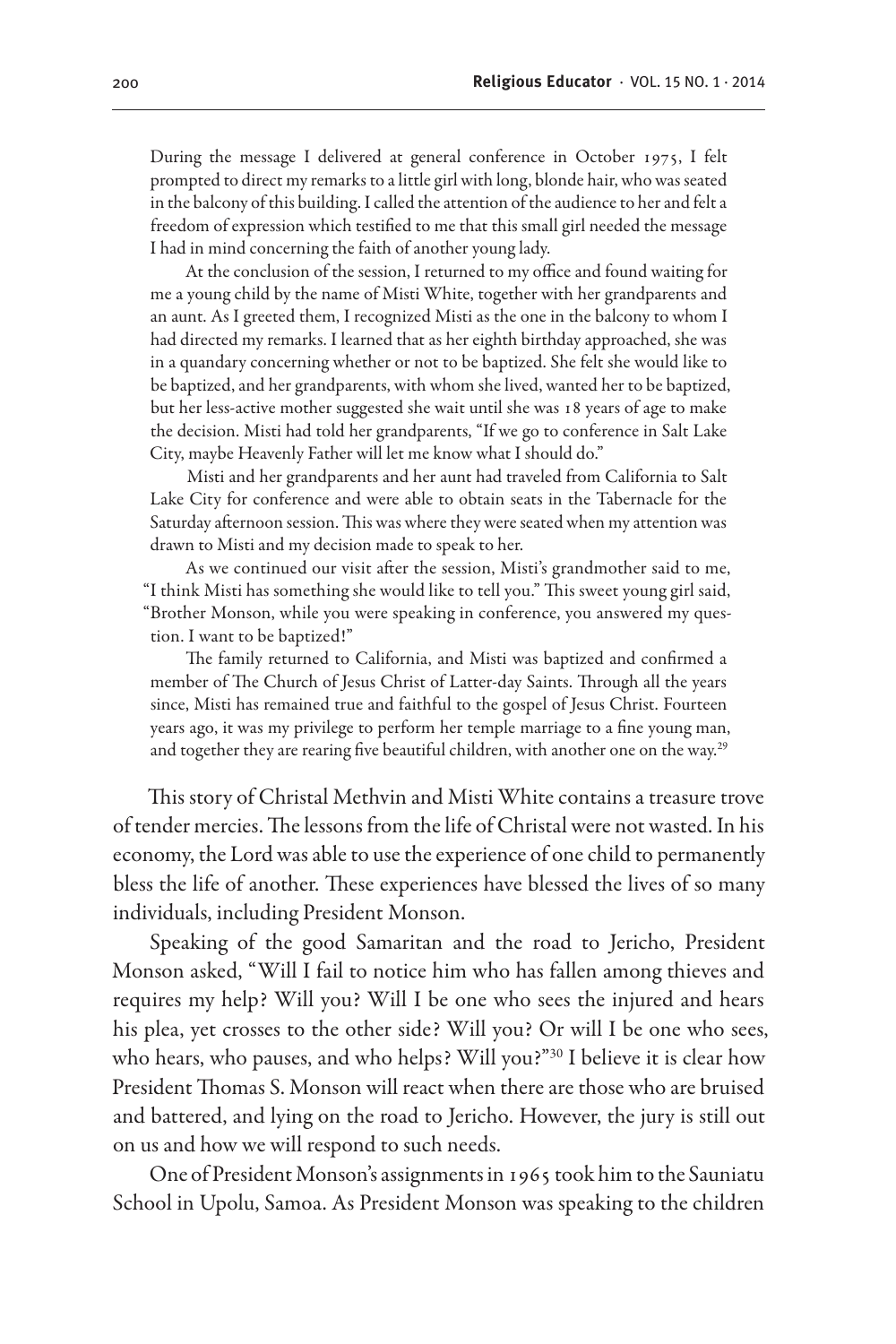at the school, he felt prompted to invite the two hundred students to come forward and shake his hand. However, as the young Apostle wrestled with that thought, he also recognized the schedule was tight, and he wondered how he would accomplish this task. As he rationalized in his mind that such a gesture would be improbable, the prompting returned. Following the Spirit, President Monson asked the school administrator if he could shake the hand of every child present. The administrator responded with an outburst of jubilation, explaining, "Our prayers have been answered. I told the children that if they had faith, and that if they all prayed, that the apostle of the Lord would personally greet each one of them when he visited Sauniatu."<sup>31</sup>

Once again, President Monson was used by the Lord to carry out his work and to do exactly what he would have done if he were there. Prayer has directed the life of our prophet and provided him with the inspiration to bless and strengthen his people.

On another occasion, President Monson was in Curitiba, Brazil, in June 2008 for the dedication of the temple. During the cornerstone ceremony where President Monson was placing mortar between the cracks between the granite slabs, he noticed a young boy in a cap standing close by. Our prophet said, "There is a little boy there. He looks cold. Let's have him come up." A photographer taking pictures of the event suggested that someone take the boy's hat off so that he could get a good picture of his face. When someone removed his hat, the moment became slightly awkward because the boy was bald.

Immediately, Elder Russell M. Nelson, who was standing next to President Monson, realized who this young man was. Prior to the temple dedication, Elder Nelson had been contacted by leaders in Brazil about a sixyear-old boy named Lincoln Viera Cordeiro, who was suffering with cancer and was undergoing chemotherapy treatments at the time. Since the child's prognosis was poor, local priesthood leaders asked if Elder Nelson could give the child a blessing while he was in Brazil.

The young man put his hat back on, grabbed the trowel from President Monson, and placed some mortar on the temple wall. After the young man went back into the crowd to sit with the other children, Elder Nelson reminded President Monson that it was time to go back into the temple so that they could stay on schedule with the dedication:

The President shook his head. "No, I want to call up one more," he said. He scanned the crowd, looked and looked, and finally spotted a woman at the back and said,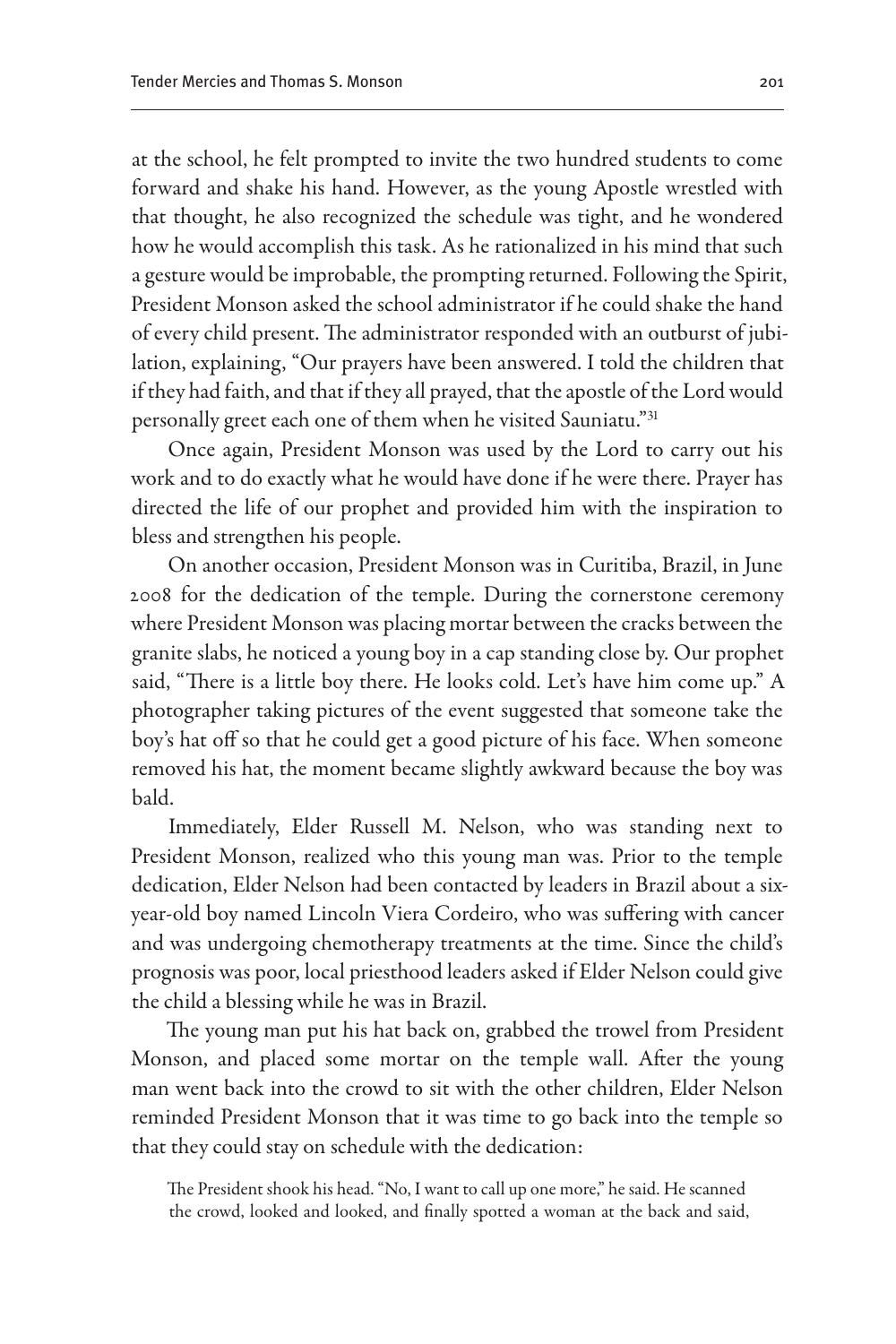motioning to her as their eyes made contact, "Will you come up? I want you to put a little mud in the crack."

Not until the next day did Elder Nelson learn that the woman, Odilene Cordeiro, was Lincoln's mother.

"That's President Monson," Elder Nelson states with conviction. "He knows how to draw revelation from God Almighty to bless the life of one person." The little boy died a short time later, "but you can imagine what it meant to the mother of that family. That was the Lord's way of saying, 'I know you, I am concerned for you, and I want to help you.' That's the kind of man we've got in this prophet of God."

On the airplane of Brasilia to meet with the nation's vice president, Elder Nelson told President Monson about the mother and son he had called up to participate in the cornerstone ceremony. "President, how did you know they were related?" Elder Nelson asked. President Monson responded, "I didn't know, but the Lord knew. I've learned how to respond to His promptings."32

President Monson explained, "I have always needed the help of the Lord, and I have always asked for it. I simply put my faith and trust in Him and move along day by day and week by week.33 And with that faith and trust, the Lord continues to inspire him to lead his Saints.

#### **Go and Do Likewise**

President Monson's ministry has been filled with many tender mercies of the Lord. It is clear that the Lord has used our Prophet to bless, heal, and strengthen Saints throughout the world that needed help. On many occasions, he has been at the exact right place and right time to minister to those who have needed his help. President Spencer W. Kimball declared, "God does notice us, and he watches over us. But it is usually through another person that he meets our needs. Therefore, it is vital that we serve each other in the kingdom."34 It is evident that in the lives of so many Latter-day Saints, President Monson has been a Godsend for individuals who have been praying for help or guidance or for a load to be lifted. He has certainly been led by the Lord to meet the needs of those who have needed his help.

All of us can enjoy the privilege of serving and helping our fellow men. If we let the Lord know that we are willing to do his work, he will point us towards those who need us. President David O. McKay taught, "The noblest aim in life is to strive to live to make other lives better and happier."35 We all can strive to live in a way that the Lord can use us to accomplish his work in making other lives "better and happier."

During the early-morning hours of April 10, 2013, I was driving my minivan down the hill from where I live. I was on my way to the gym where I work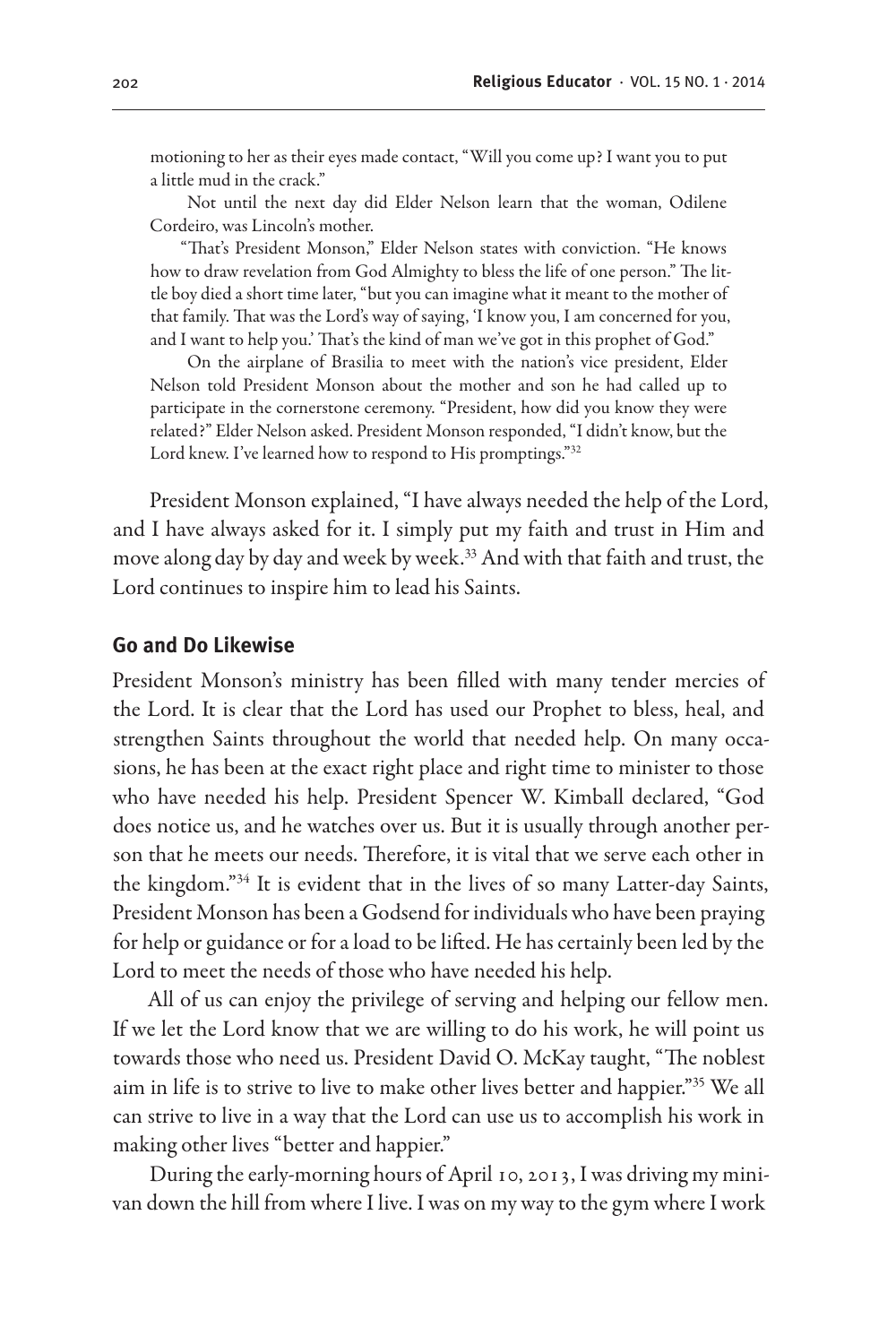

The Lord has used President Monson as an instrument to accomplish his purposes. Likewise, the Lord will use us to accomplish his purposes if we are willing to follow his Spirit.

out. As I approached the bottom of the hill, I noticed a woman who was sitting in the grass and waving desperately to get my attention. As I drove my van towards her, I could tell this woman was a jogger by what she was wearing. I pulled up next to her, rolled my window down, and asked if she was OK.

She said, "No, I think I broke my leg."

3rian Tibbets, wikimedia commons Brian Tibbets, wikimedia commons

> Even though I'm not a physician, I took one look at her awkwardly bent leg and said, "I think you're right—that leg is broken."

She then asked if she could borrow my cell phone to call her husband.

I told her that I didn't have my phone with me but that I would gladly take her home. I helped her into my vehicle, and we began the short drive to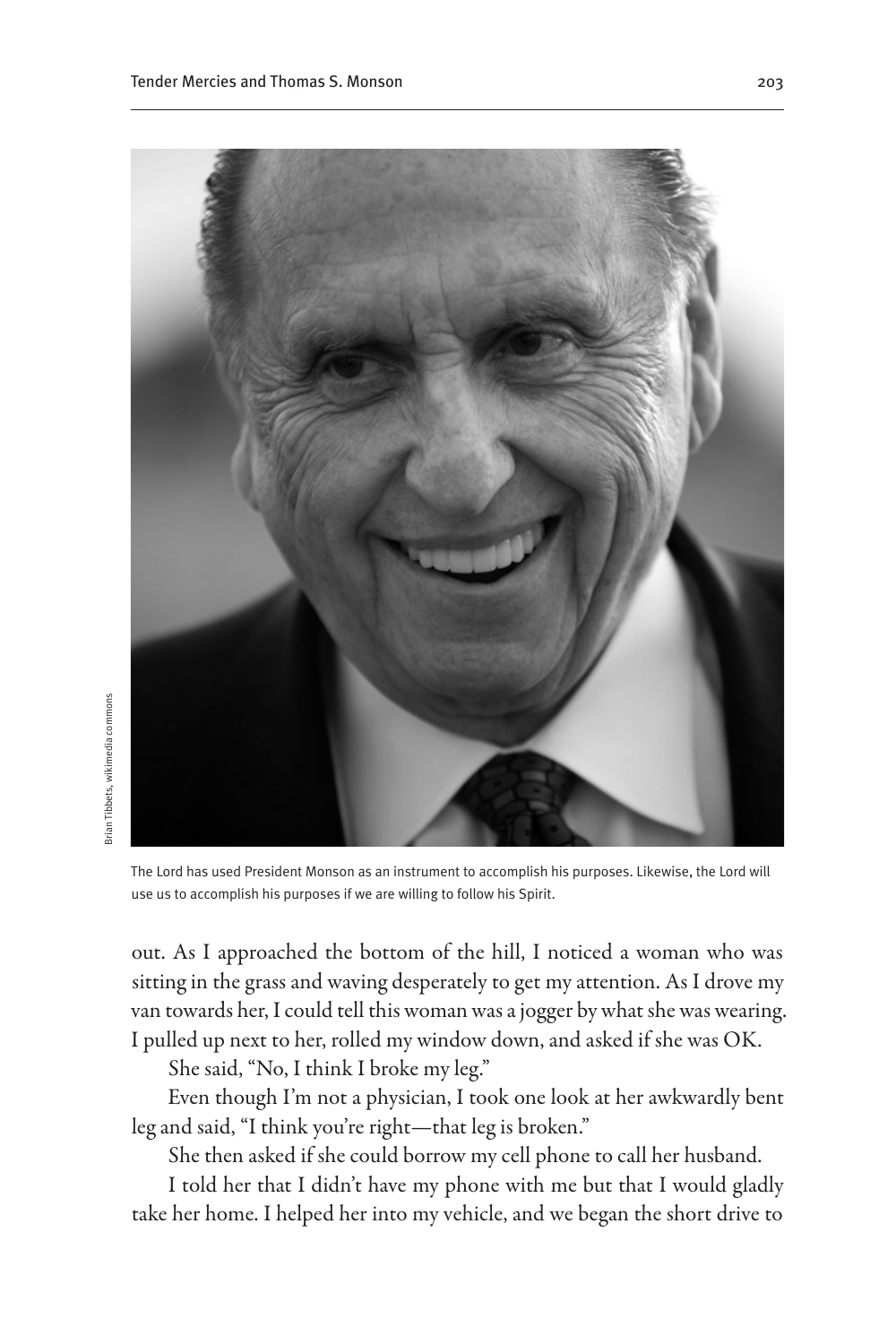her house. As we drove, I learned that she was preparing to run a marathon. I also discovered that she had slipped on a patch of ice that ran across the sidewalk, which was the cause of her accident. I was amazed how strong and tough this woman was. Her leg was obviously broken, but instead of being in shock, we had a nice conversation. I could tell that she was in excruciating pain, but she covered it well. I told her my name was Mark, and she told me she was Rebecca. She shared with me that she was worried that I would be late for work, and I told her that I taught at BYU and that if I was a little late because I was helping a women get to the hospital, I'm sure my department chair would understand. She then told me that her husband also taught at BYU in the business department and that his name was Dan.

By this time, we had pulled up to her home, and I knew I would have to knock hard on her front door to wake her husband up. Within a minute or two, he came to the door, bewildered why I was standing on his front porch.

I said, "Dan, I'm Mark, and I'm sorry to wake you up this early, but your wife broke her leg while she was jogging, and she's in my car." Talk about a way to wake someone up quickly!

Dan went to his wife and tended to her. Then we found a way to transport her from my car to Dan's so she could be rushed to the emergency room.

As I was about to leave, I said, "Dan, if you need anything, please let me help. I also teach at BYU, so we're in this together."

Dan said, "What's your name again?"

I said, "Mark Ogletree."

Instantly, Rebecca began to weep. She said, "Oh my gosh, you are Mark Ogletree?"

I said "yes," and she hugged me for dear life. She said, "I am Rebecca Shahan. I was in your seminary class at Mountain View Seminary in Mesa, Arizona for two years."

I replied, "Wow, Rebecca, I can't believe it." We hugged as tears were shed.

It was over twenty years earlier that I had taught Rebecca. Not only do I remember her well because she was such a wonderful student, but we also lived in the same ward, and I was good friends with her parents.

She said, "After I injured my leg and fell to the ground, I tried to stop several people, but they just kept driving. I can't believe that the person who stopped and helped me was my seminary teacher from twenty years ago!" I couldn't believe it either. When I began teaching Rebecca back in the early 1990s, she was a bubbly and energetic teenager, and I was in my early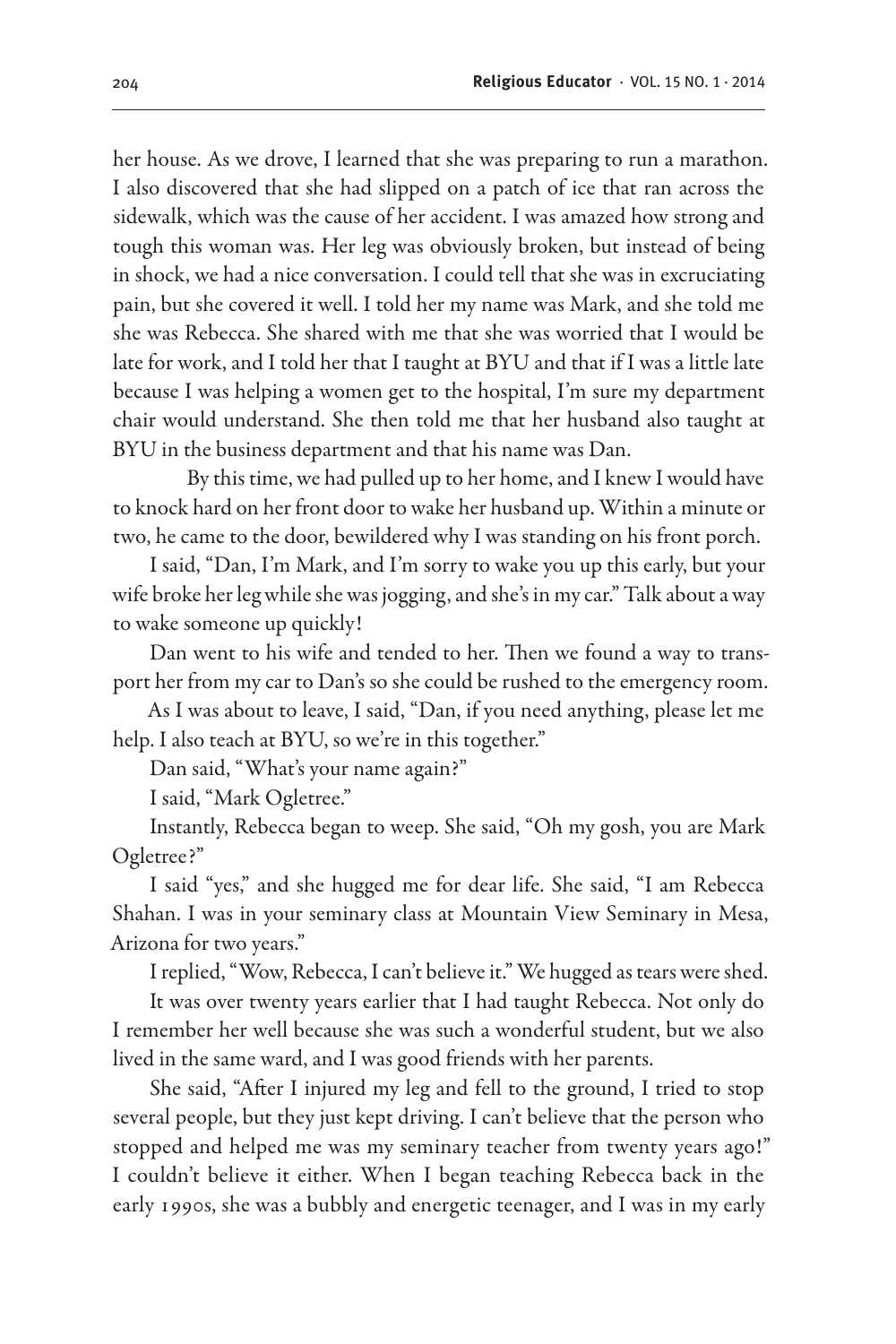thirties, with a wife and several young children. Now, Rebecca had teenage children of her own, and I was a grandfather. Needless to say, we both looked a little different than we did twenty years earlier.

If I wouldn't have helped Rebecca, I am sure someone else would have. But I am grateful that the Lord allowed me to be in the right place at the right time. If I would have left my home ten minutes earlier, or later, I would have missed out on this wonderful experience. Because of this accident, our families have been reunited and have enjoyed each other's company. Rebecca had to have surgery on her leg and will spend many months recuperating, but she will one day run another marathon—I am sure of it.

I couldn't help but think of this experience as a tender mercy, both in Rebecca's life as well as my own. As I drove away from her house that morning, I felt a strong spirit, I felt love, and I felt peace. I couldn't help but think that President Monson has such experiences often—if not daily, then weekly. I wondered how I could do a better job serving, loving, and helping those around me. I know that if we seek to run errands for the Lord, he will lead us to those who need our help, just as he has done with President Monson.

Many of us have had tender mercies in our lives and in the lives of those closest to us. Are those events recorded anywhere? Years ago, one of our daughters nearly died in a tragic accident but was miraculously spared. After we returned home from the hospital, my father-in-law asked me, "Have you written this experience down yet?" I told them that I had not, but his words inspired me to record the incident in detail and share it with our family. In President Monson's life, these stories have been recorded in his personal journals, as well as church magazines and books. We too should follow our prophet's example and record these experiences, and frankly any experience, we have with the Holy Ghost.

Elder Richard G. Scott taught, "Write down in a secure place the important things you learn from the Spirit. You will find that as you write down precious impressions, often more will come. Also, the knowledge you gain will be available throughout your life. Always, day or night, wherever you are, whatever you are doing, seek to recognize and respond to the direction of the Spirit."36

Elder Henry B. Eyring taught a similar principle:

When our children were very small, I started to write down a few things about what happened every day. . . . I wrote down a few lines every day for years. I never missed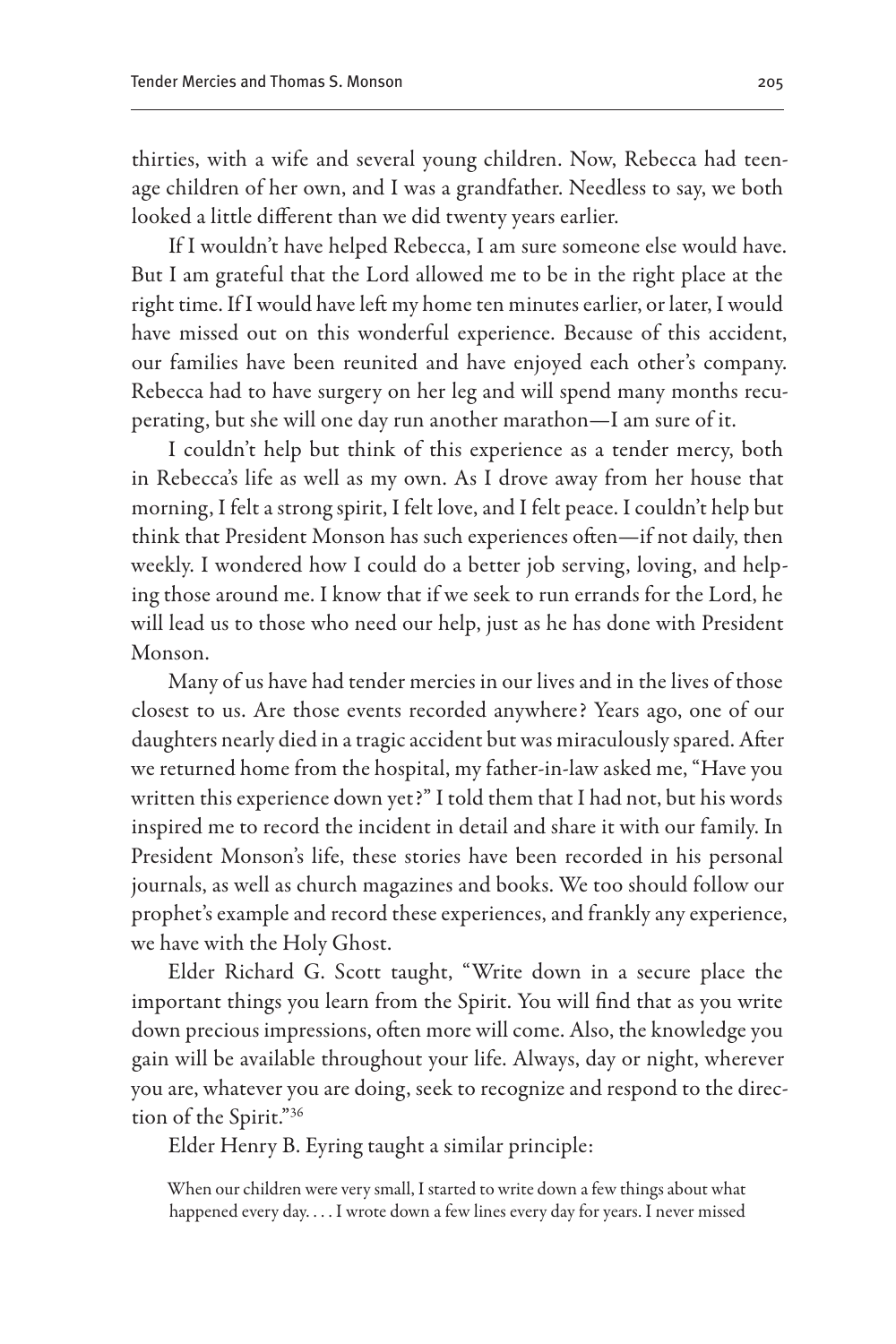a day no matter how tired I was or how early I had to start the next day. Before I would write, I would ponder this question: "Have I seen the hand of God reaching out to touch us or our children or our family today?" As I kept at it, something began to happen. As I would cast my mind over the day, I would see evidence of what God had done for one of us that I had not recognized in the busy moments of the day."37

These experiences, if recorded, will bless our lives and the lives of our children in the years to come. Tender mercies are a reminder that God is involved in the details of our lives and that he is anxious to rescue us and come to our aid in times of need. He involves us—his children—in the process so that more than one person can benefit from his miraculous interventions.

**Notes** 

7. Joseph F. Smith, in Conference Report, April 1904, 2.

8. Thomas S. Monson, in Heidi S. Swinton, *To the Rescue: The Biography of Thomas S. Monson* (Salt Lake City: Deseret Book, 2010), 4.

- 9. Thomas S. Monson in William R. Walker, "The Example of a Prophet—Thomas S. Monson," *Brigham Young University-Idaho Devotional*, May 10, 2010; http://www2.byui. edu/Presentations/Transcripts/Devotionals/2010\_05\_11\_Walker.htm
	- 10. Thomas S. Monson, "Be Thou An Example," *Ensign*, November 1996, 45.
	- 11. Thomas S. Monson, "Sailing Safely the Seas of Life," *Ensign*, May 1982, 62.
	- 12. Monson, in Swinton, *To the Rescue*, 297.

- 14. *Teachings of Thomas S. Monson*, 283–84.
- 15. Thomas S. Monson, CES Fireside for Young Adults, "Great Expectations," January 11, 2009, Brigham Young University.
	- 16. *Teachings of President Thomas S. Monson*, 146.
	- 17. Thomas S. Monson, "An Example to the Believers," *Ensign*, November 1992, 98.
	- 18. Thomas S. Monson, "If Ye Are Prepared Ye Shall Not Fear," *Ensign*, November 2004, 115.

19. Monson, "If Ye Are Prepared Ye Shall Not Fear," 115–16.

20. Thomas S. Monson, "The Gift of Compassion," *Ensign*, March 2007, 7–8.

21. In Jeffrey R. Holland, "President Thomas S. Monson: Man of Action, Man of Faith, Always 'on the Lord's Errand,'" *Ensign*, February 1986, 12.

22. In Holland, "President Thomas S. Monson," 12–13.

<sup>1.</sup> David A. Bednar, "The Tender Mercies of the Lord," *Ensign*, May 2005, 99. Elder Bednar further taught, "Each of us can have eyes to see clearly and ears to hear distinctly the tender mercies of the Lord as they strengthen and assist us in these latter days," in Gerald N. Lund, *Divine Signatures* (Salt Lake City: Deseret Book, 2010), 258.

<sup>2.</sup> Bednar, "The Tender Mercies of the Lord," 99.

<sup>3.</sup> Bednar, "The Tender Mercies of the Lord," 99.

<sup>4.</sup> Lund, *Divine Signatures*, 20–21.

<sup>5.</sup> In Lucille Tate, *Boyd K. Packer: A Watchman on the Tower* (Salt Lake City: Bookcraft, 1995), p. 13–14

<sup>6.</sup> James E. Talmage, in Conference Report, October 1914, 101.

<sup>13.</sup> *Teachings of Thomas S. Monson*, 175.